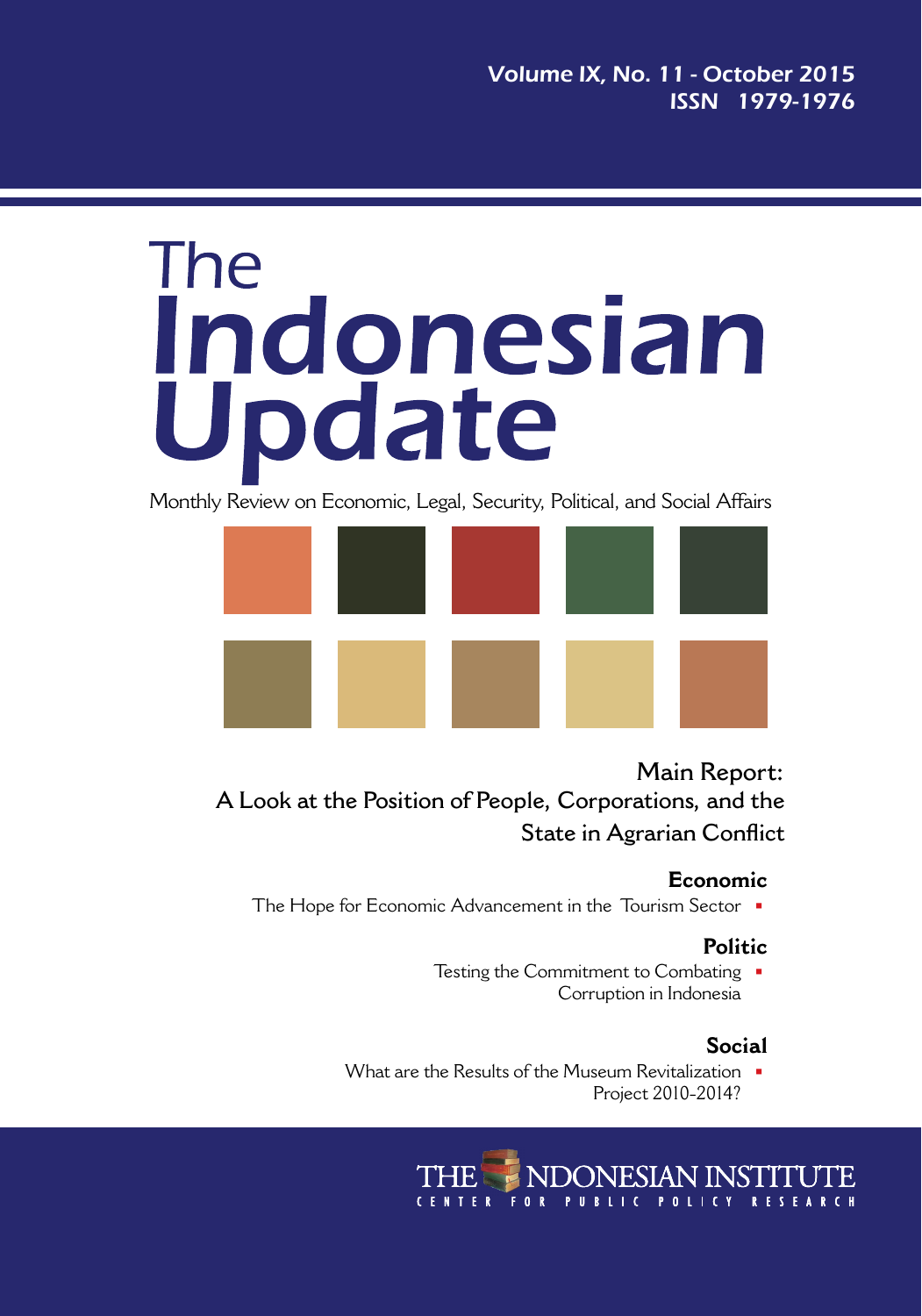

# **CONTENTS**

| <b>MAIN REPORT</b>                                |               |
|---------------------------------------------------|---------------|
| A Look at the Position of People, Corporations,   |               |
|                                                   | $\mathcal{P}$ |
| <b>ECONOMIC</b>                                   |               |
| The Hope for Economic Advancement in the          |               |
|                                                   | 7             |
| <b>POLITIC</b>                                    |               |
| Testing the Commitment to Combating Corruption    |               |
|                                                   | 12            |
| <b>SOCIAL</b>                                     |               |
| What are the Results of the Museum Revitalization |               |
|                                                   | 17            |
|                                                   |               |
|                                                   | 20            |
|                                                   | 21            |
|                                                   | 23            |
| TRAINING & WORKING GROUP FACILITATION             | 24            |

#### **Contributors** :

Arfianto Purbolaksono (Coordinator), Muhammad Reza Hermanto, Lola Amelia, Zihan Syahayani

Editor : Awan Wibowo Laksono Poesoro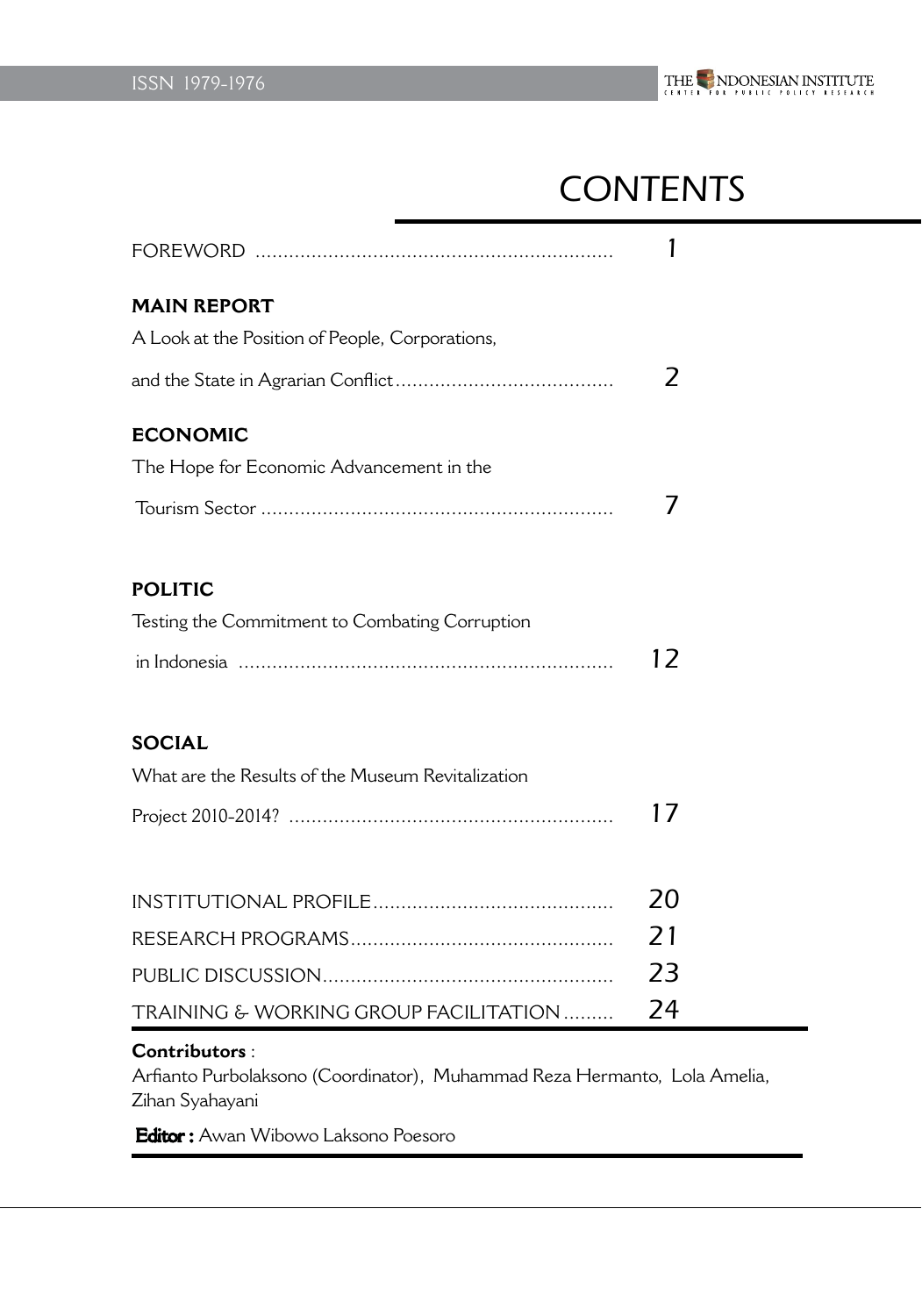

# FOREWORD

According to a constitutional mandate, the paradigm of the management and utilization of natural resources in Indonesia is to direct the utilization as much as possible towards the fulfillment of the basic rights of the people over the sources of livelihood in order to attain the prosperity of the people as well as the independence of the nation and the State.

But, in reality, the management and utilization of natural resources are far more colored by the interests of big capitalits, even foreign investors, which in turn direct the activities of the management and utilization of natural resources in a variety of conflicts, ranging from political, social, cultural and economic conflicts.

The main report in the October 2015 edition of the Indonesian Update is "A Look at the Position of the People, the Corporations, and the State in Agrarian Conflicts". On economic affairs, it discusses "The Hope for Economic Advancement in the Tourism Sector."

On political affairs, it discusses "Testing the Commitment to Eradicating Corruption in Indonesia". On social affairs, it talks about "The Results of 2010-2014 Museum Revitalization Project".

The regular publication of the Indonesian Update with its actual themes is expected to help policy makers in government and business environment -- as well as academics, think tanks, and other elements of civil society, both within and outside the country, to get the actual information and contextual analysis of economic, legal, political, cultural and social developments in Indonesia, as well as to understand the public policy in Indonesia.

#### **Happy Reading.**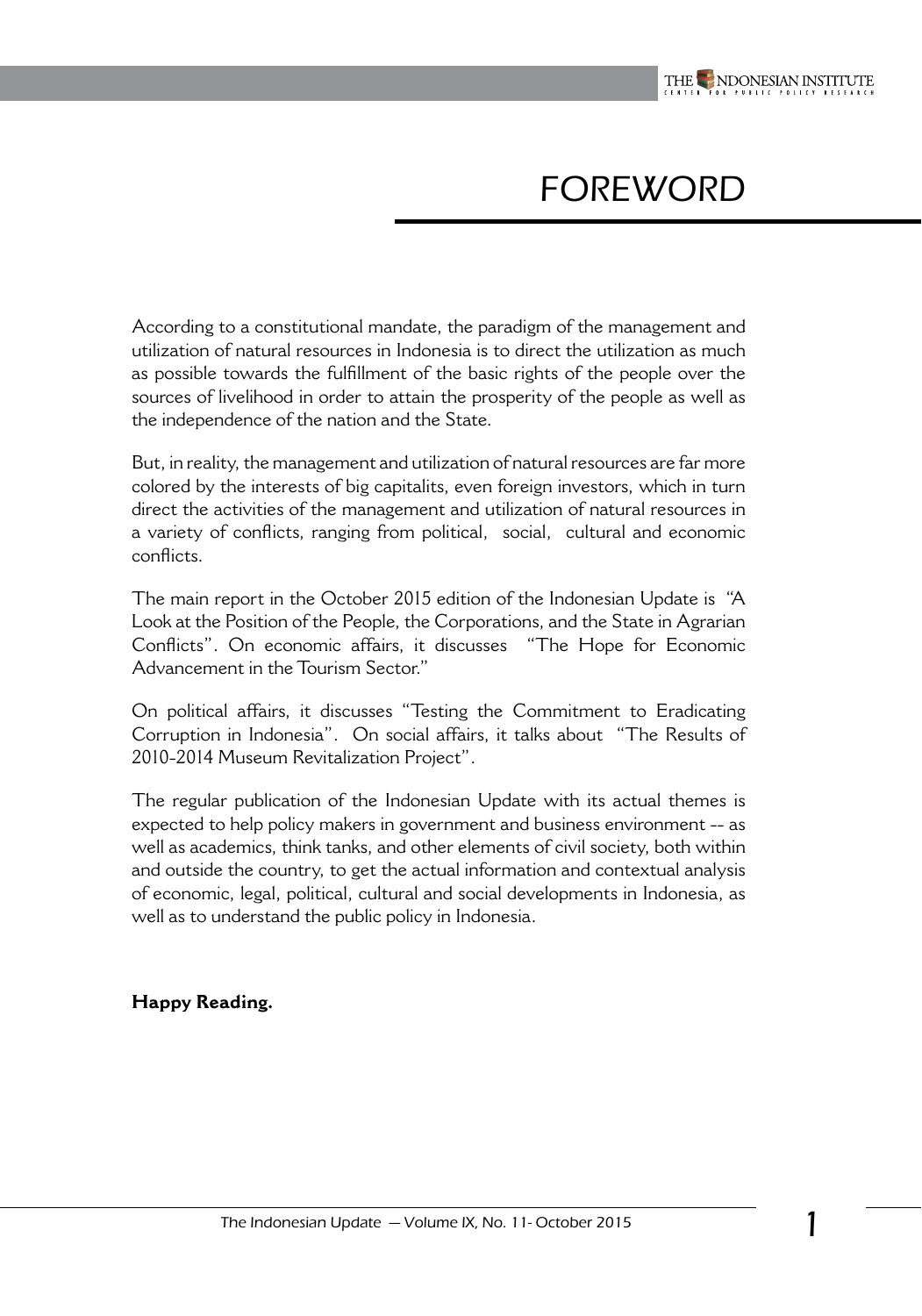# A Look at the Position of People, Corporations, and the State in Agrarian Conflict

All the people in the world, including Indonesia, depend on natural resources because everything contained in the nature is needed by humans for their survival. So, what have been said by J.A Katili is correct that how the natural resources (SDA) are excavated and processed, as well as the methods of usage will have a great impact on the way of life and the structure of a society (J.A. Katili, 1983).

According to the Constitutional mandate, the paradigm of management and the utilization of SDA in Indonesia must be directed as much as possible to ensure the fulfillment of the basic rights of the people over the sources of livelihood for their prosperity as well as the independence of the nation and the state. However, all this time, in reality, the management and utilization of SDA are much more colored by the interests of big corporations, including foreign investors, which have eventually directed the activities of the management and utilization of SDA towards multiple conflicts, starting from political conflict, social, cultural, to economic conflict.

During the last ten years, from 2004 to 2014, the Consortium for Agrarian Reforms (KPA) noted that there had been 1,520 agrarian conflicts in a conflict area of 6,541,951.00 hectares, involving 977,103 households (KK). KPA also noted that throughout 2014 there were 215 agrarian conflicts in the infrastructure sector, 185 conflicts in the plantation sector, 27 conflicts in the forestry sector, 20 conflicts in the agricultural sector, 14 conflicts in the mining sector, and 4 conflicts in the water and marine sector (Final Report Year, KPA, 2014).

Besides impacting on the elimination of the people's living space, agrarian conflicts have also caused many victims. Throughout 2014,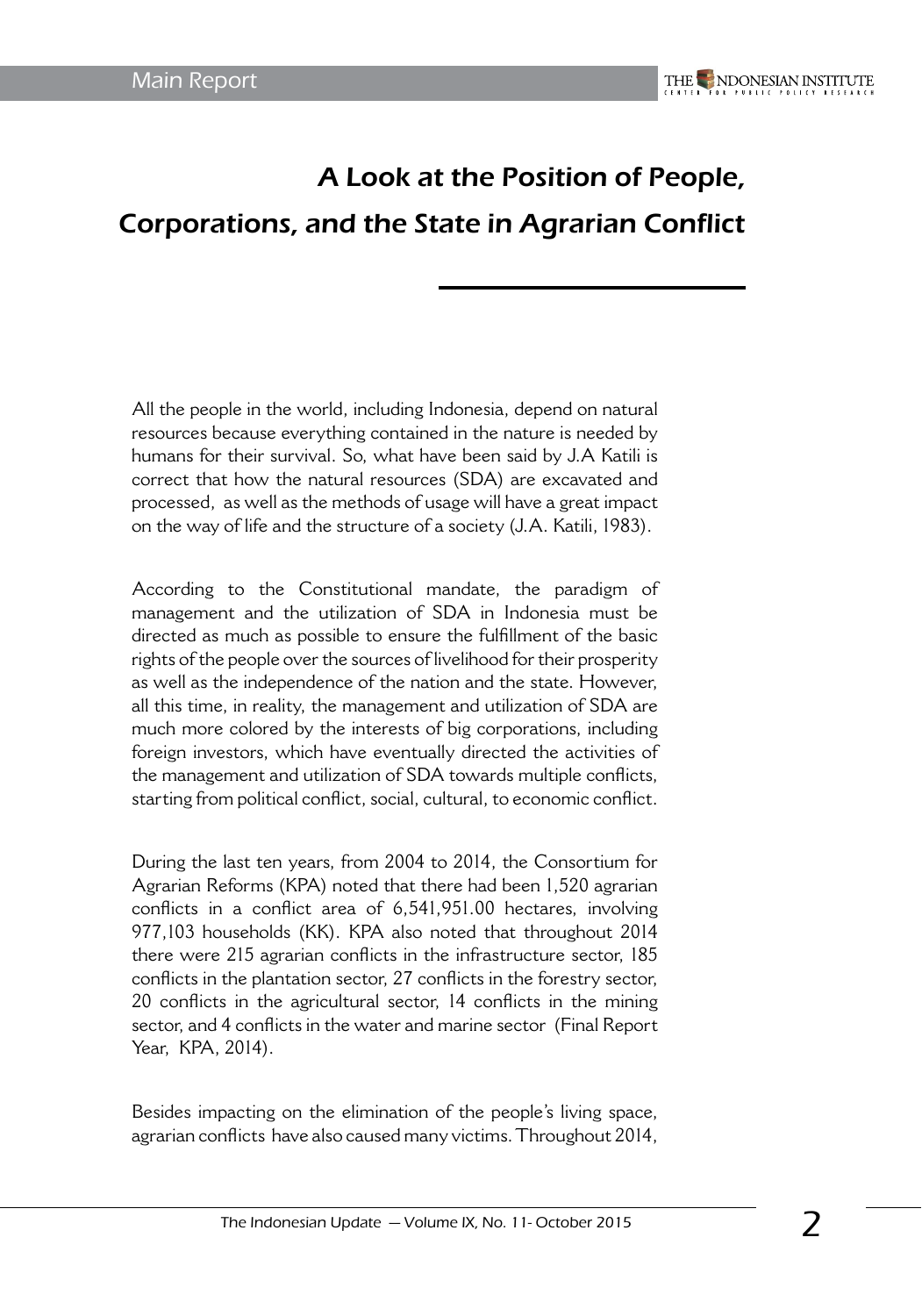#### Main Report

the fatalities as the results of agrarian conflicts had reached a level of 19 people. There were also 17 people shot, 110 people injured and 256 people detained (KPA, 2014). Meanwhile in 2015, the Salim Kancil case is one example of a fatality case as a result of persecution motivated by agrarian conflicts that happened in Lumajang regency, East Java province. Farmer and activist Salim Kancil had been killed as a result of his rejection to illegal mining operations in Selok Awarawar on September 26, 2015.

The rejection of Salim and his colleagues to the sand mining activities started from environmental damages; that is, damaged land and agricultural production due to illegal sand mining activities. The measurement results by BPN Lumajang, Perum Perhutani, village officials and a number of officials in the Goverment of Lumajang show that the sand mining activities has grown from zero point to as far as hundreds of meters towards the sea. From Oloran observation spot, it can be seen that hundreds of square meters of rice paddies have been flooded by sea water, so they cannot be planted. (Kompas.com, October 8, 2015).

From the results of the investigation launched by the National Commission on Human Rights (Komnas HAM), it was discovered that Salim had actually reported that there was intimidation from the Head of Village (Kades) of Selok Awar-awar, who had been suspected of participating in the illegal mining activities, to the Lumajang Police on September 14 2015, but the Police did not respond. This means that there was omission by the police towards this mining conflict. The Manager of Policy and Legal Defense Indonesian Forum for Environmet (WALHI), Munhur Satyahaprabu, argues that the iron sand mining conflict involves not only local bureaucracy but also involves an international corporation.

In its developments, three (3) police officers had been found guilty of receiving illegal payments from illegal sand mining activities in Selok Awar-awar during a Police Disciplinary Session at East Java Polda. From the session, it was discovered that the Head of Village Selok Awar-awar, Hariyono, also claimed that the proceeds from the illegal sand mining activities would be distributed to all, starting from security forces, village officials, to activists (Detik.com, Oktober 12, 2015).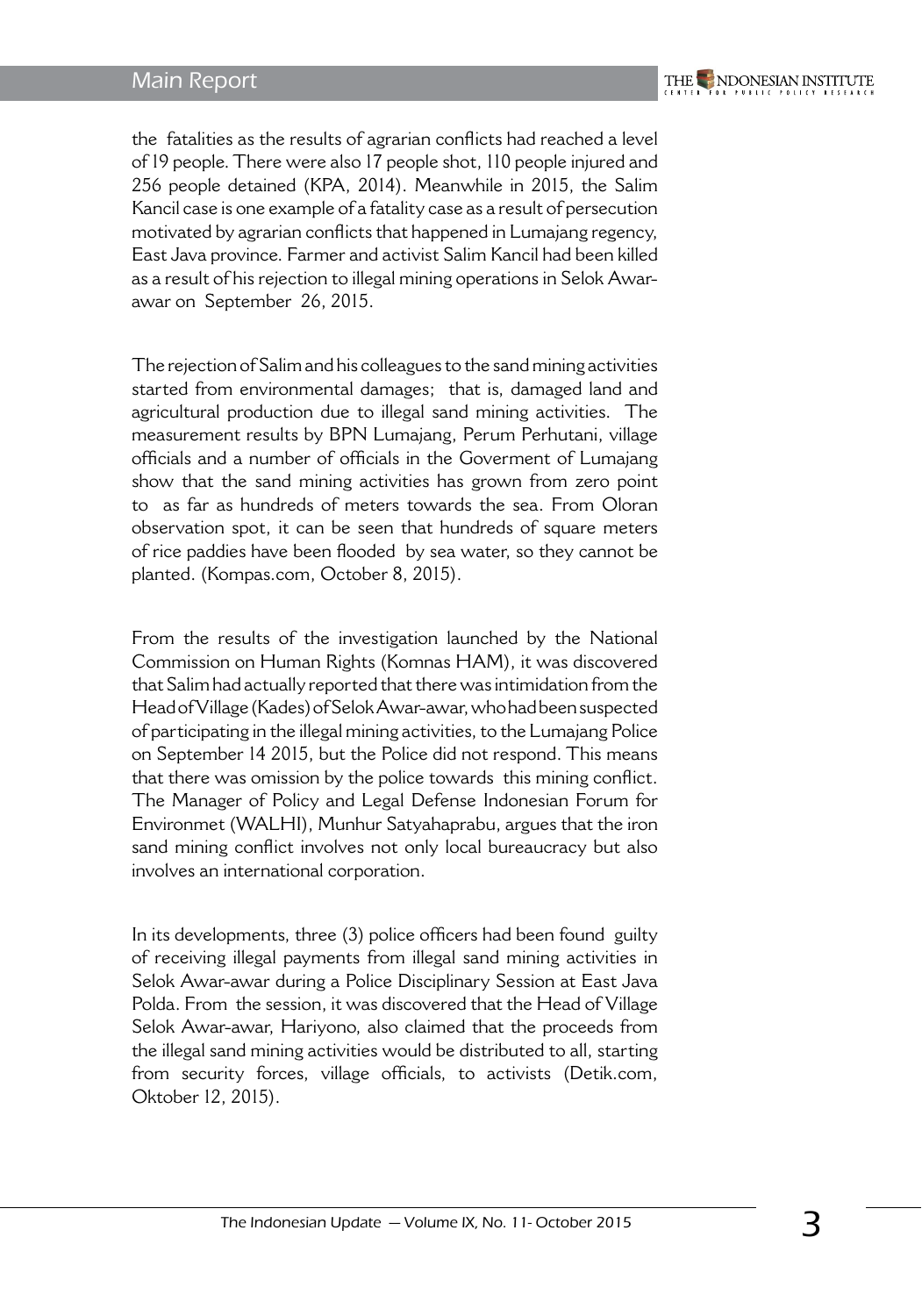#### Main Report

It is ironic to see the fact that indicates that the presence of illegal mining had been precisely used for the interests of the village bureaucrats and also the local police. According to the records of KPA, the police as law enforcement agency was one of the actors that had been involved in violent agrarian conflicts (KPA, 2014).

#### **The Roots of the Problem of Agrarian Conflicts**

From several studies that have been done, the roots of the problem of agrarian conflicts were the weak enforcment of laws, the disharmony amongst rules and regulations on natural resources, overlapping licenses, the strengthening sectoralism of institutions, and the other systems, mechanisms, and administrations that govern land/forestry/other things related to SDA. In addition, the conflicts have also been caused by the increasingly sharp inequality of control, ownerships, usage, and allotment of land/forest/other natural resources and by the dominance of giant corporate entities in the extractive industries, agriculture, forestry, and others.

Of the many roots of the problem, the licensing issue has been a major problem that has ultimately led to the violations of management of natural resources. The tendency to sell the licenses to exploite natural resources to local and national extractive companies has presented a source of corruption. For example, there has been corruption in the form of bribery of public officials by companies/ corporations, which has led to the deprivation of rights of the people and criminalization. The Salim Kancil case is an example.

In the mining sector, for example, according to data from the Coalition of Anti-Mining Mafia, in 2014, 42% of the holders of the Mining Business License (IUP) in 13 provinces had non-CnC (Clear and Clear) license status. Of 7,377 holders of IUP in 13 provinces, as many as 3,063 holders of IUP license status had been declared non CnC. A license is declared non CnC if the license still has a number of problems such as: not having NPWP, the location overlaps with another licensed location, and other matters related to administration data.

The Directorate General for Energy and Mineral Resources (Dirjen ESDM) also added that 77%, or 2,476 holders of IUP, that still have administrative problems, in which licenses have been issued at the time of the owners' identities are still incomplete or the certificates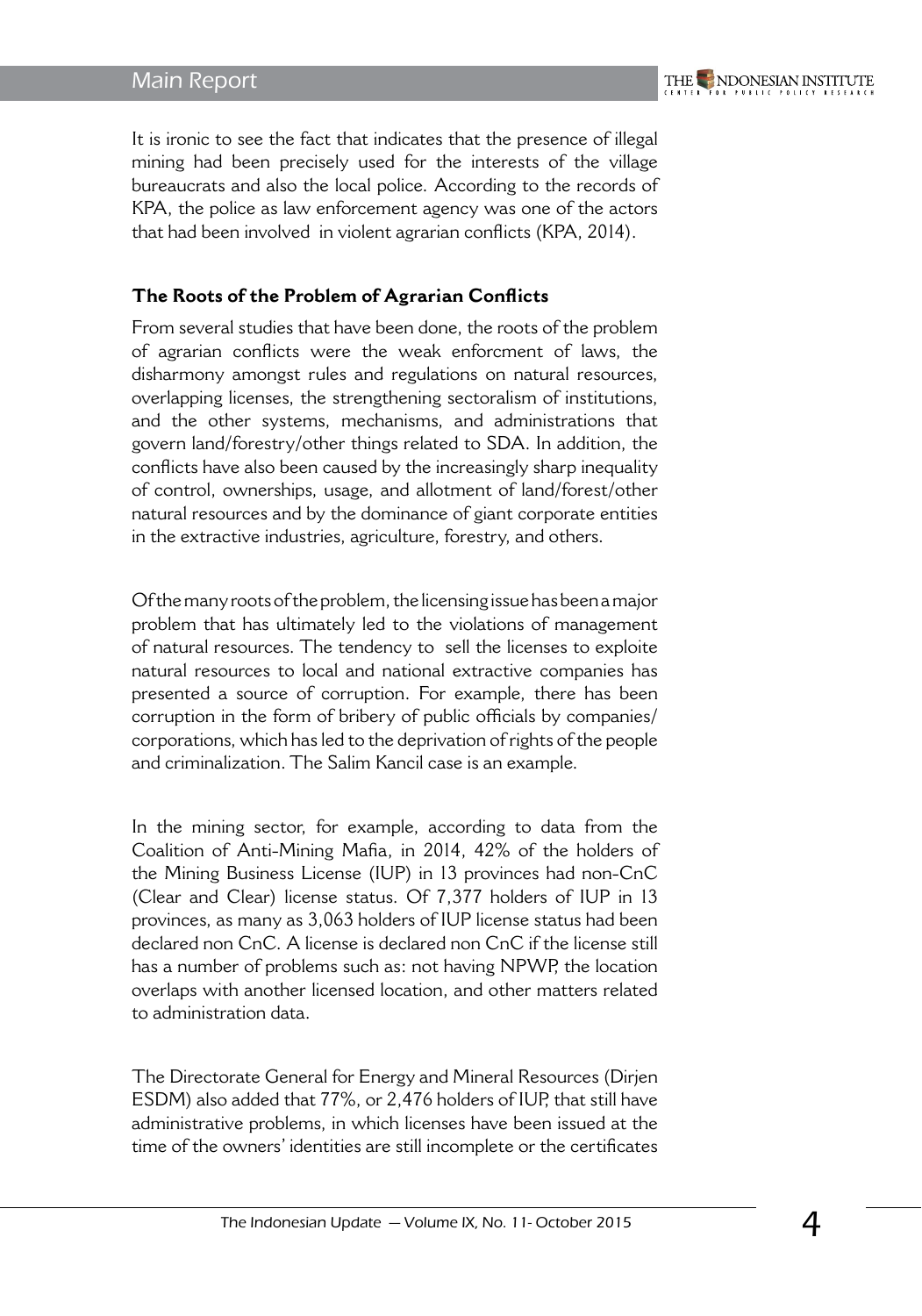of corporation are not yet complete. This fact shows the poor governance of the mining licensing system in Indonesia, which has presented the window for corruption and conflicts. Meanwhile, when the licenses have caused the conflicts, there have been no desires to conduct reviews or revocations of licenses that have been granted.

The Salim Kancil case has reminded the Goverment to investigate illegal mining and review license holders. The Governmet should immediately review the licenses of mining and the management, usage and allotment of other natural resources. If it is found that the licenses are not CnC or problematic, the Government must be committed to revoking the licenses. The author demands that the Government keep its promises, as mentioned in the Nawa Cita mission by Jokowi, to resolve agrarian conflicts, to conduct land reform, to clarify ownerships, to stop the criminalization pagainst the activists of land rights, and to establish an ad hoc institution for agrarian and SDA conflict resolution.

#### **Conclusions and Recomendations**

Philosophically, the main problem of agrarian policy in Indonesia is the politics of the agrarian laws that treats natural resources, particularly land, not for the greater prosperity of the people as mandated by our Constitution. The national agrarian policies that are not in favor of the people's acces to and control over resources are the roots of the national agrarian crisis.

Therefore, the author hopes that in the future the paradigm of management and utilization of natural resources for development is not oriented to the political economy of the capitalists that prioritized the interests of large investor, including foreign investors. To fix the agrarian problem, the orientation of agrarian political economy should be directed to the greatest benefits of the people.

In addition, the management and utilization of natural resources should pay attention to aspects of fairness, equity, and sustainability. If the Government is indifferent to the agrarian problems, for example about the licensing, it can be ascertained that agrarian conflict in the years to come will become more severe and chronic. The fatalities and casualties from violent agrarian conflict are still being encountered. If the wealth-poverty gap becomes more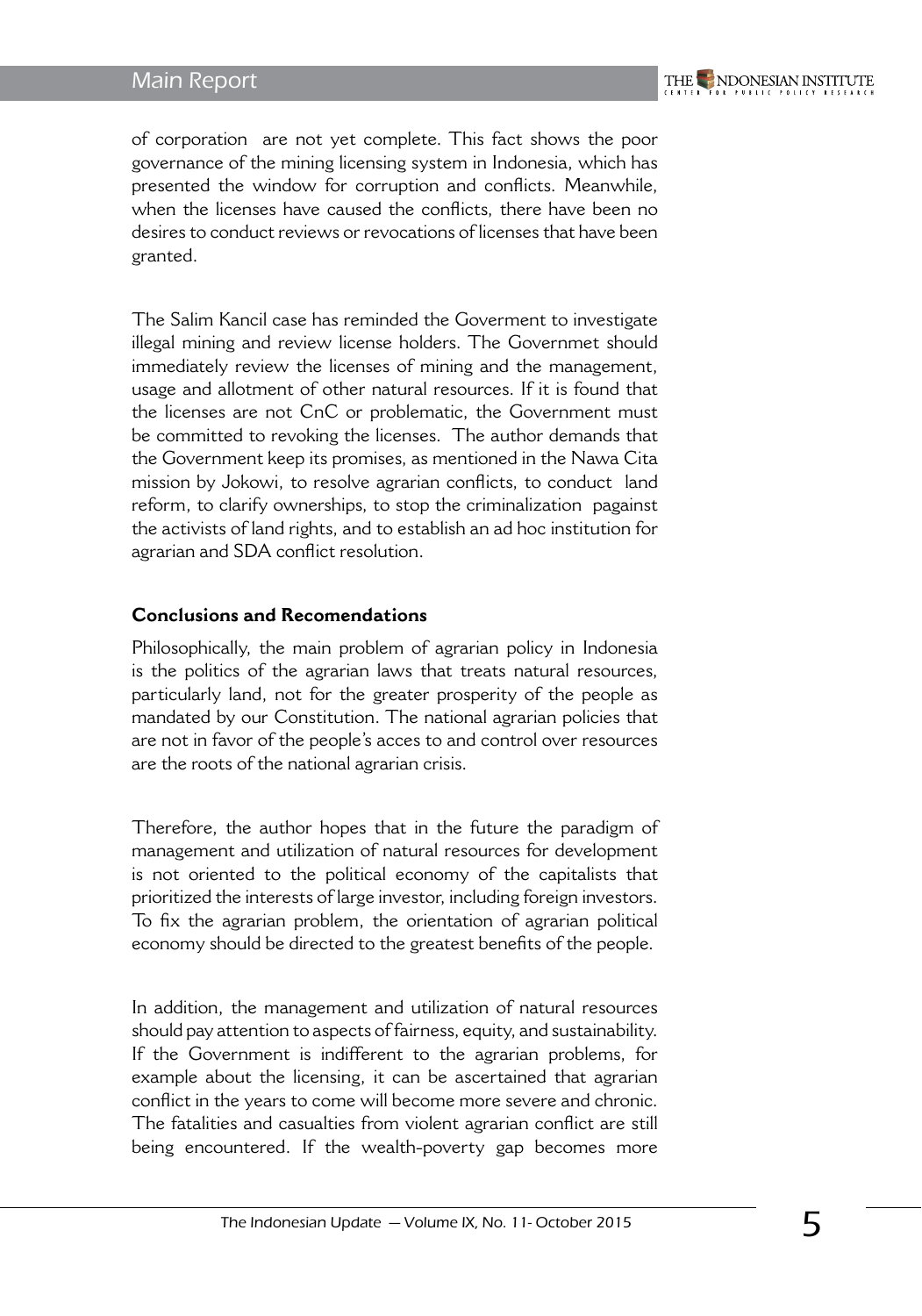### Main Report



sharply, then the legitimacy of the Jokowi-JK administration and their promises stated in the Nawa Cita mission will be questionable.

*The land, the waters and the natural resources within shall be under the powers of the State and shall be used to the greatest benefits of the people.*

**-Zihan Syahayani–**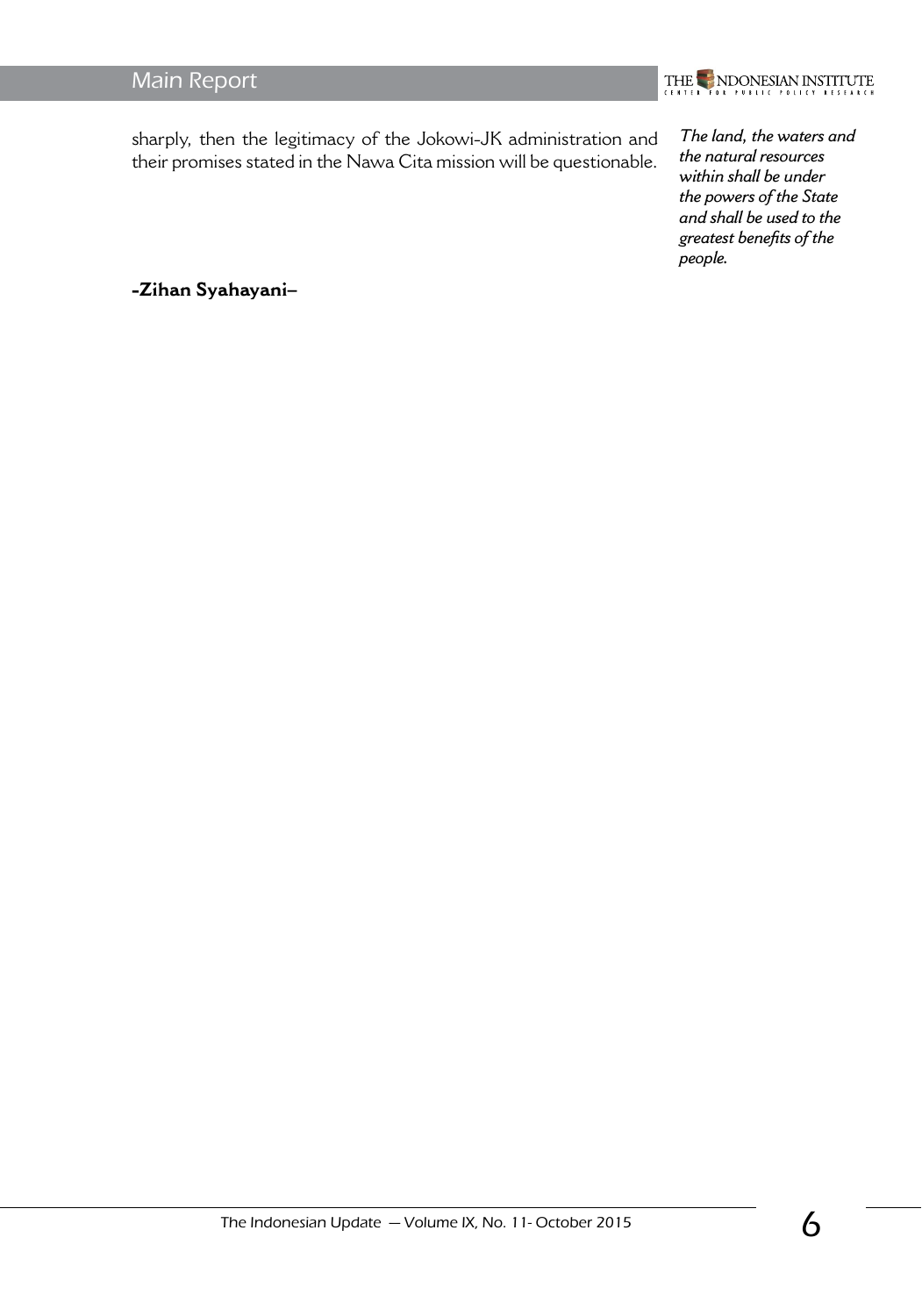# The Hope for Economic Advancement in the Tourism Sector

As a country that is rich in terms of culture and nature, it is natural that Indonesia can rely on its tourism sector for national advancements. Geographically, Indonesia is flanked by two continents – Asia and Australia – that can make Indonesia able to be reached easily

The World Tourism Organization defines tourism as a social, cultural and economic phenomenon that entails movements of people to countries or places outside their usual environments for personal, business or professional purposes.

Similar to the above definition, Law No. 9/1990 on Tourism (Article 1) explains tourism as travel activities or part of the travel activities that are conducted voluntarily or temporary in order to enjoy tourist objects and attractions.

The advancement of tourism is believed to be able to improve both national and regional economic growths. In addition, tourism is also beneficial to job creation, standards of living, and the people's welfare,

The National Tourism Satellite Account (NASPERNAS) had recorded the positive impact of tourism on macroeconomic data. The Gross Domestic Product (GDP) for instance, althought the total share of tourism had not changed significantly over the years, the value of tourism in GDP itself had always been growing from 2010 to 2013.

The tourism's impact on job absorption had also been seen in a similar fashion. However, the total share is totally different because the tourism sector's contribution was increasing. Until 2013, tourism had been able to absorp 8,52 percent of workers available in the labor market. Below is figures of tourism contribution on national economy.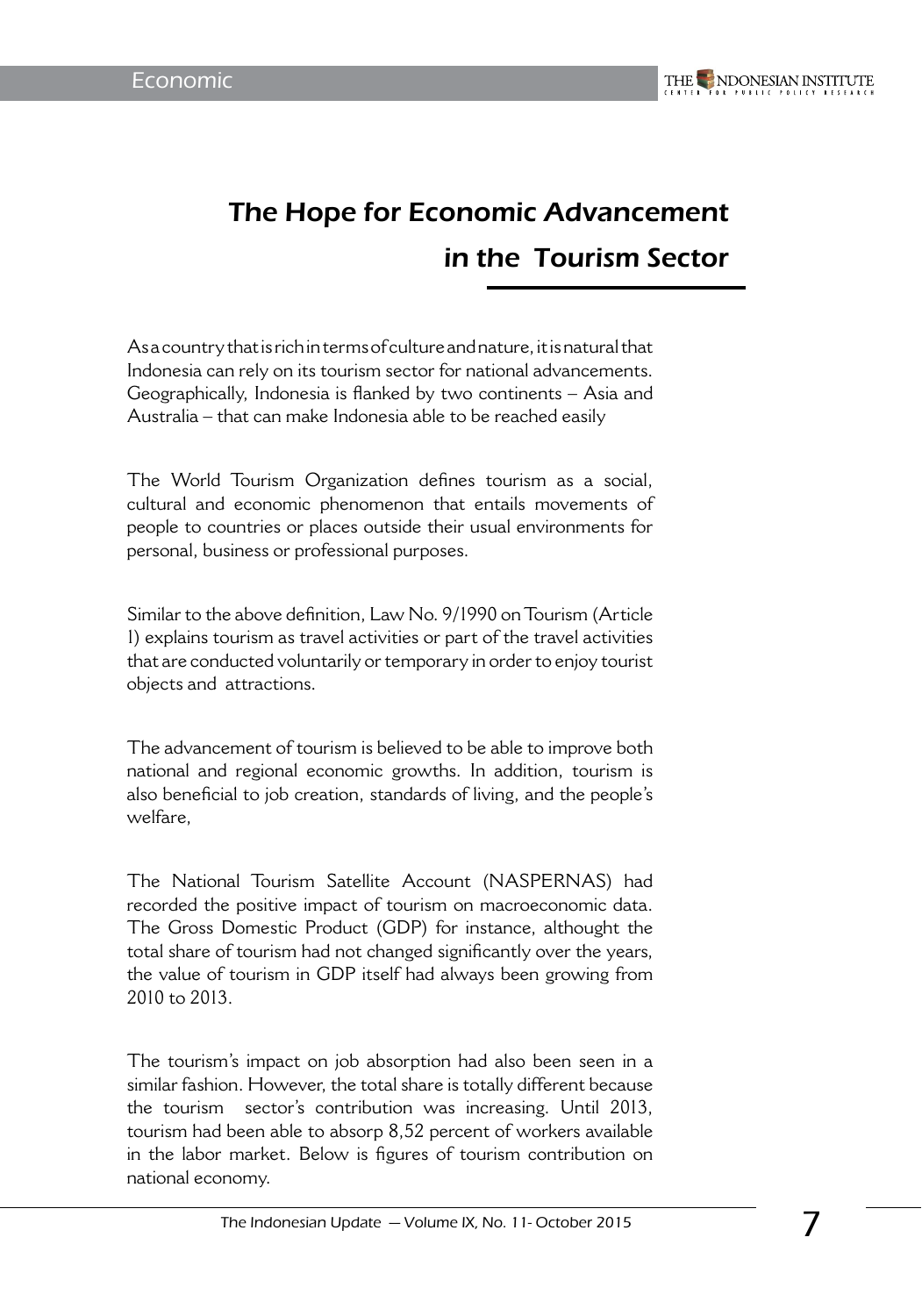



Not only contributing to GDP and creating jobs for the people of Indonesia, tourism has also proved that it is able to increase the government's revenue through tax mechanisms. Althought the figures above had not changed fluctuatively, the real value of the tourism sector sector had increased. For example, in 2013 government successfully gained 13.26 billion Rupiahs from indirect taxes.

#### **Social Cost and Tourism Economy**

As explained previously, tourism is a sector that has contributed significantly to the country's economy. However, if this sector is not well-managed, the sector can destroy the social and economic order.

Basically, tourists who go to tourism destinations will bring a lot of fresh money available to be spent. This will increase their willingness to pay , and of course it will also make the prices of products higher in the end. Therefore, it is normal to see that regular prices of goods and services in tourism spots, such as Bali and Raja Ampat, are much more expensive than those in other areas.

The usage of foreign skilled labours will also be normally seen in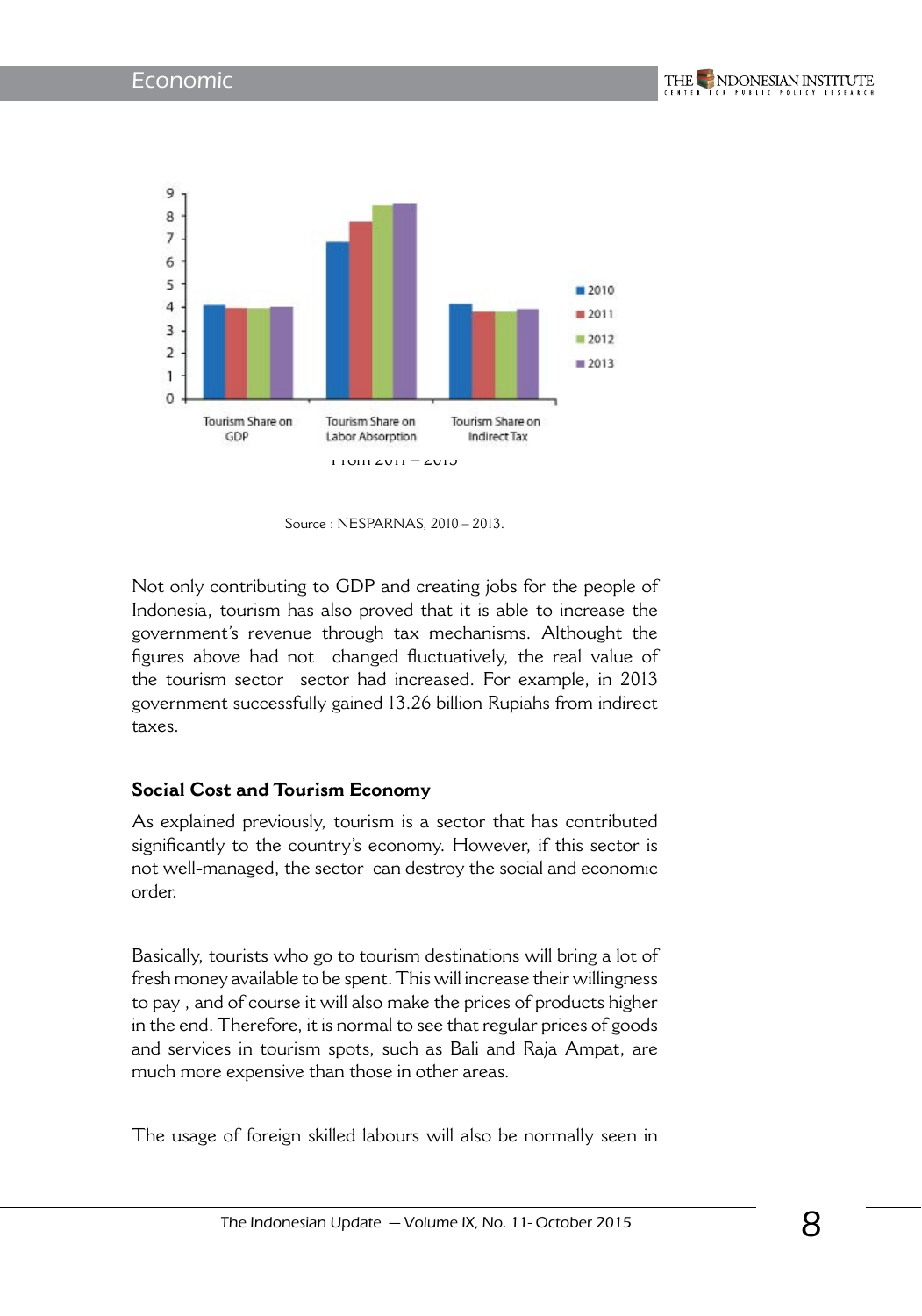#### Economic

tourism destinations. Indonesia is a country that has a particular mother tounge languange. This would bring barriers to conversations using international languages, like English and Mandarin. Investors will not perceive this matter as a burden for their bussinesses. Then, the use of foreign labours is one of the instan ways for them to gain more profits in the country.

The investors who work in this field are commonly non-Indonesians. It cannot be denied that foreign investors are very interested in the tourism potential in Indonesia. The Indonesia Investment Coordinating Board (BKPM) records that the tourism sector was one of the fifth highest sectors in term of foreign investment values (katadata.co.id, 05/08/2015).

Of course, the existence of this sector will automatically generate a multiplier effect to others as mentioned previously. However, the biggest proportion of the profits was not enjoyed by many Indonesian people, as many of the industries are still owned by foreigners.

Environmental problems cannot be separated from the costs of tourism. Glenn Kreag from the University of Minnesota explains that at least there are eight negative factors that can have an impact on the environment due to tourism activities. The problems including pollutions, limited public space, flora and fauna destruction, also substansial reduction in water reserves.

The negative aspects of tourism can also be seen socio-culturally. It cannot be denied that Indonesian culture tends to be Eastern. Nowadays, drunk problems can often been seen amongst children in Indonesia. Prostitutions are not in line with the culture of Indonesia, which has been trying to preserve the culture. This will absolutely have negative effects on the future generations.

Moreover, ther is also a phenomenon that people sell their properties (land) to investors. However, because there are no other decent jobs, the previous landowners now work for the new owners. And in the end, it will cause the social class of the local people to drop.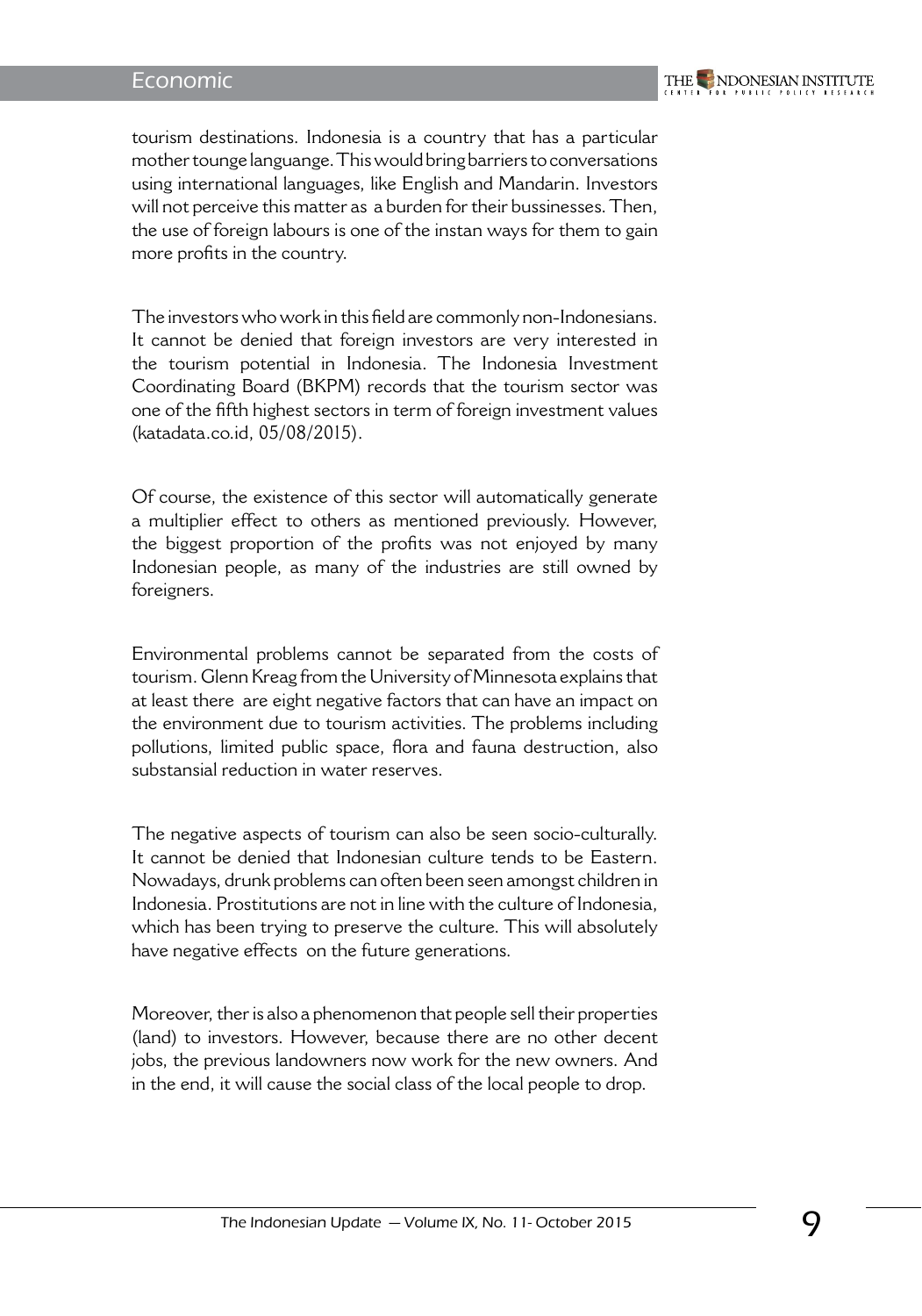

#### **Challenges and Opportunities of Visa Exemptions**

On Monday, September 21st, 2015, through the second economic policy package, Minister of Tourism Arief Yahya said that Indonesia would add more countries to the visa exemptions list to ease foreigners to come to Indonesia.

Before the info on the policy is disseminated to the public, Indonesia has already given visa exemptions to 45 countries. With the implemetation of the latest regulation, there will be a total of 90 nationalities being able to enter to Indonesia without visas. The Minister added that with the current number, almost 100 percent of big countries have been listed in this catagory.

Actually, long before this policy was taken in Indonesia, neighboors like Singapore, Malaysia, dan Thailand have previously implemented the policy to include many countries over the globe. The aim is clear, they want more tourists to come to their countries as they belive that they will have financial impacts on theirs.

However, as explained previously, tourism will not only have positive impacts, but it can also make destructions in the regions. If the governance of this sector is not managed well, tourism will have gigantic negative effects on the country's economy.

The ease of investment for local players should be the government's concerns. If the government pays more attention to them, this will attract them to contribute more to the country, especially through this tourism sector. It will be better if the national interest rates as reflected by the BI Rate decreases. Simple access to financial resouces will be able to generate inovations for investors.

The promotion of the use of sustainable natural resources also needs to be done massively by the government. In addition to law enforcement, promotions have also been quite effective to reduce the negative effects of tourism on environmental destructions.

Training of the Indonesian labours to be more skilled should also be done by stakeholders. Actually, this matter can now be seen in many areas, starting from the opening of vocational schools of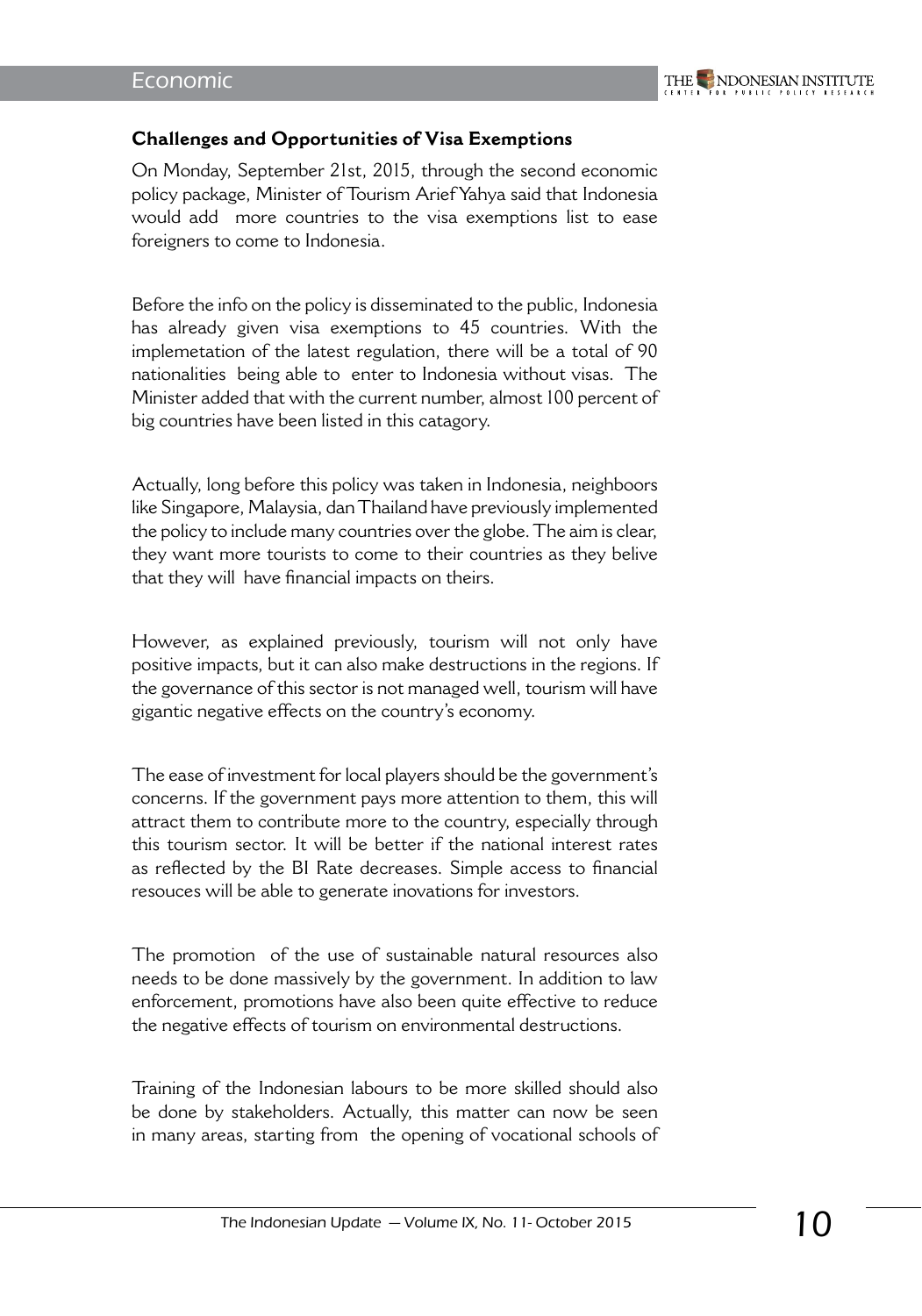### Economic



tourism to vocational training centers. However, the efforts should be increased in terms of quantity and quality.

**- Muhammad Reza Hermanto -** 

*As explained previously, toruism will not only have positive impacts, but it can also bring destrutions to the regions. If the governance of this sector is not well managed, tourism will have gigantic negative effects on the country's economy.*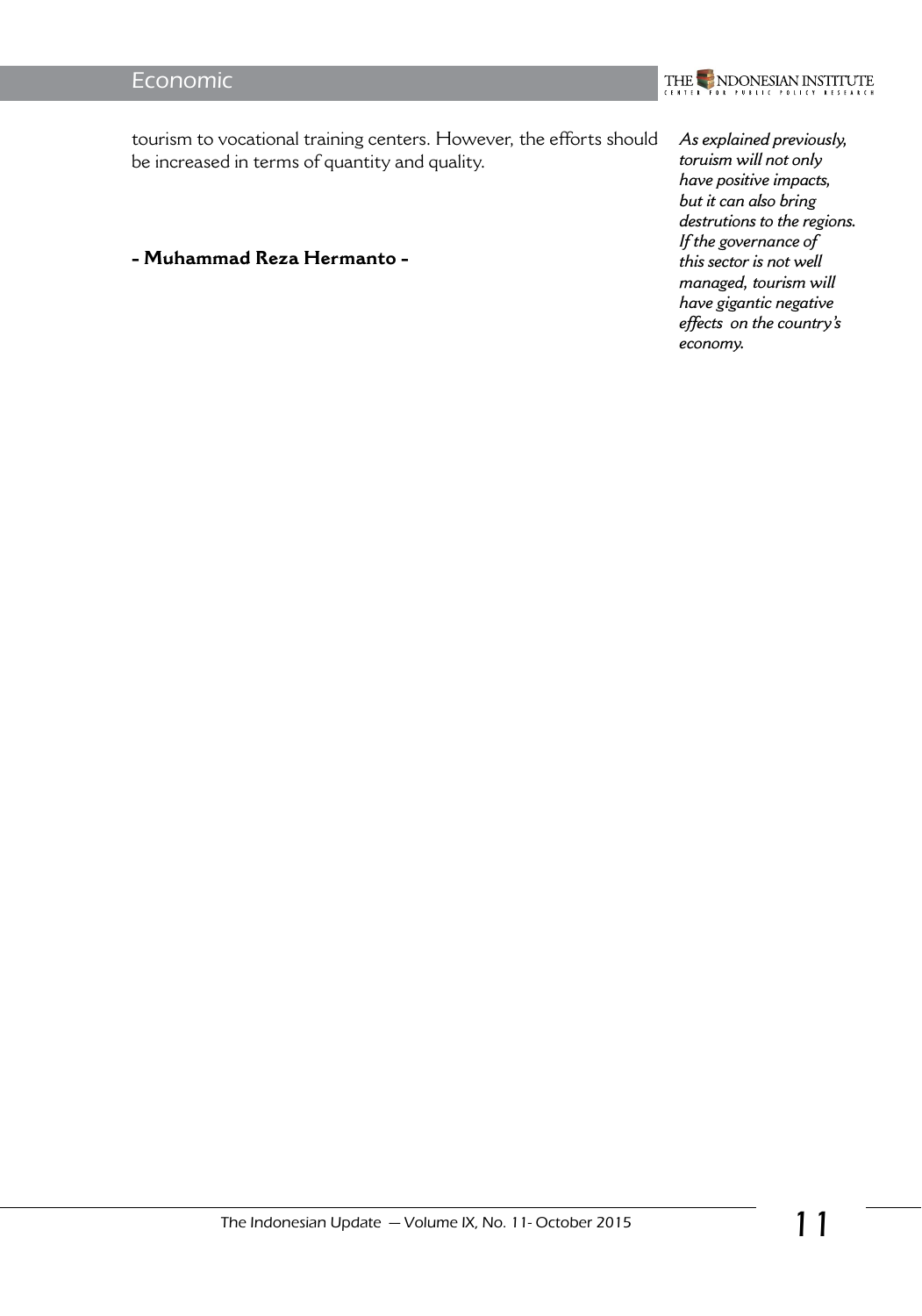# Testing the Commitment to Combating Corruption in Indonesia

A consultation meeting between President Joko Widodo (Jokowi) and the leaders of the House of Representatives of the Republic of Indonesia (DPR-RI) on (13/10) had finally decided to postpone the planned revision of Law No. 30/2002 on the Corruption Eradication Commission (KPK).

Both sides had agreed to postpone the discussion until the next round of DPR sessions. This decision was a response to the polemics going on in the community over the discourse on the revision of th Commission Law.

Previously, the plan to revise the Commission Law has also drawn a lot of resistance from the public. The voices of rejection came from a number of prominent activists, petitioning in cyberspace, such as the petition put up on the Change.org/JanganBunuhKPK pages (which up to October 15, 2015 had managed to get 45 806 supports).

#### **The Discourse on the Commission Revision Law**

The discourse on the Commission Revision Law started when 45 members of the Parliament from six factiosn proposed the revision of the Commission Law in a meeting of the Legislation Board (Baleg) of the DPR (6/10). Of the 45 members, of as many as 15 people came from the PDIP, nine people from Golkar, two from the PKB, 11 people from Nasdem, three from Hanura, and five people from PPP (kompas. com, 8/10).

There are a number of articles that have been proposed to be revised in the Commission Law; namely; first, Article 5 regulates that the KPK's age is limited to 12 years after the legislation is enacted. The policy to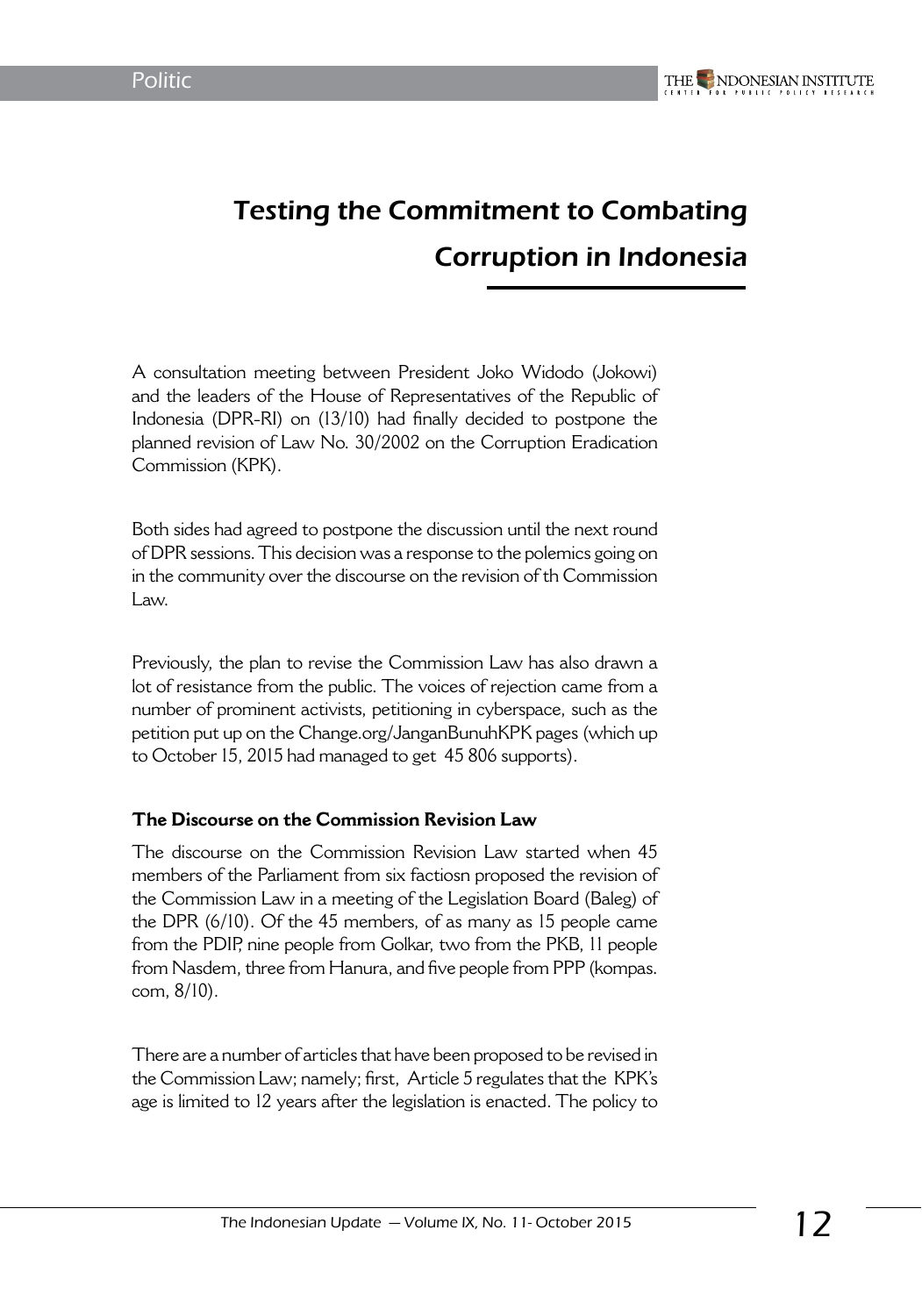set the KPK's age limit is like a policy to bring the KPK to its grave. Secondly, Article 7 Letter d regulates that the KPK is not authorized to conduct prosecutions.The Commission no longer has the authority to prosecute and to handle cases.

Third, Article 13 states that the cases involving money under 50 billion rupiahs will be handed over to the Prosecutors' Office and the Indonesian National Police (INP). The Chair of the Corruption Eradication Commission (KPK), Taufiqurrachman Ruki, said that the case value restrictions contained in the revised draft was not fundamental, because the Commission would focus on the subject of the law, not state losses (liputan6.com, 7/10 ).

Fourthly, Article 14 Paragraph (1) regulates that the wiretaps conducted by the Commission must be authorized by the Chair of a District Court. It is feared that the wiretapping permit requests would increase the potential leaking of information to the subject being intercepted. This could make the process of solving the case much longer.

Fifth, Article 40 regulates the authority of the agency to issue the warrant to stop an investigation process (SP3). The SP3-issuing authority would bring the Commission to the level of authority that was not dissimilar to those of the Police and the Attorney General Office. This would be very far from the anti-corruption spirit at the beginning of its formation (detik.com, 7/10).

Many people believe that the Revised Commission Law, which includes the proposed articles above, is an effort to weaken the KPK. The Coordinator of the Law and Justice Monitoring Division of Indonesia Corruption Watch (ICW), Emerson Yuntho, states that the substance of the revised Commission Law is not in accordance with the meaning of revision itself. Due to the revision, an improvement process should not create a setback for the Commission (kompas.com, 10/10).

In line with the statement of Emerson, the Former Chair of the Constitutional Court (MK), Jimly Asshiddiqie, regrets if the revision of Law No. 30/2002 on the Corruption Eradication Commission actually weakens the KPK. Jimly believes that the revision should actually improve the Commission in order to strengthen the institution, not weaken the KPK (kompas.com, 8/10).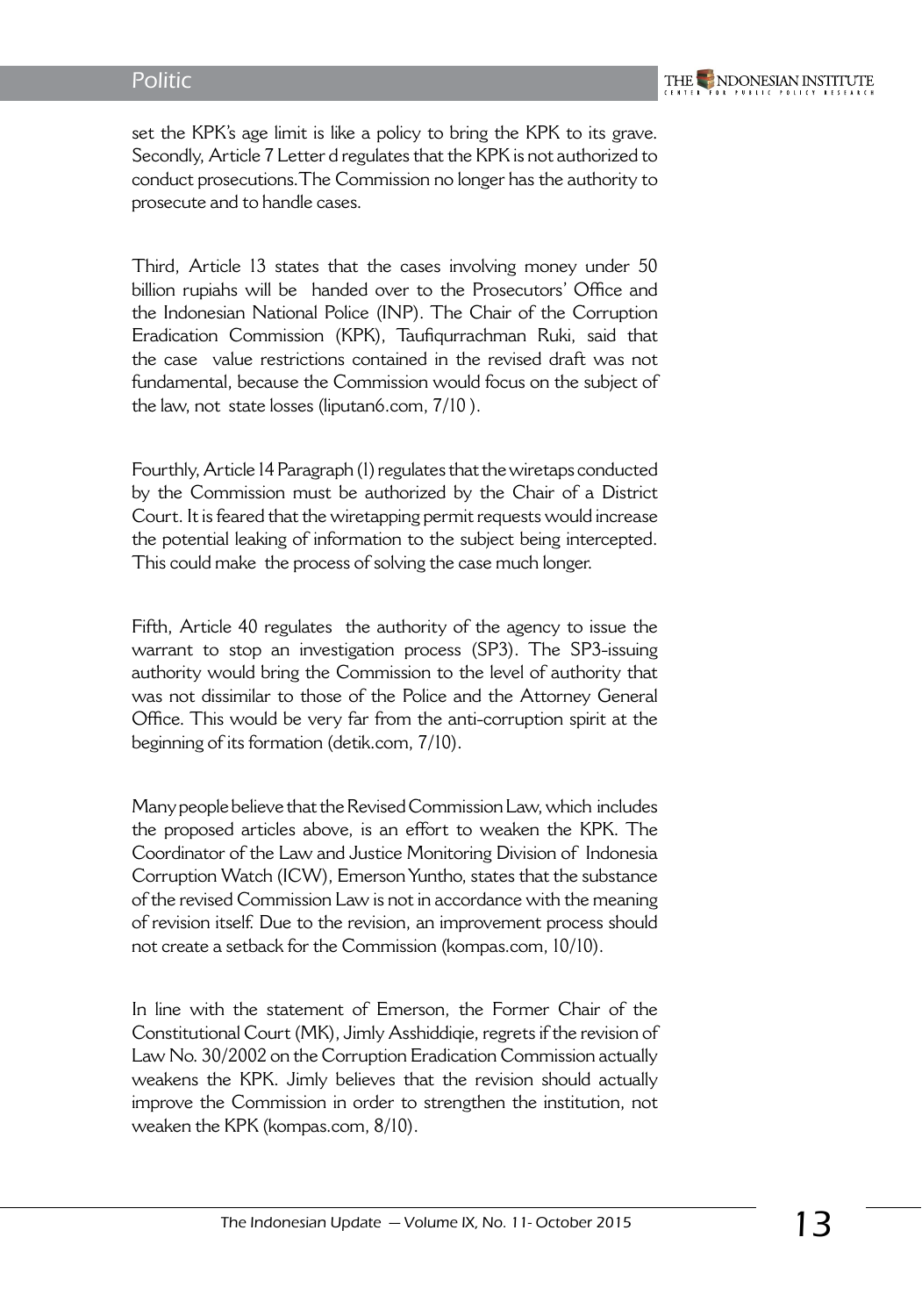#### **Efforts to Debilitate the Corruption Eradication Commission**

The existence of KPK as an institution is intended to fight corruption and to bring the perpetrators of corruption in this country to justice. In addition to doing the revision of Law No. 30/2002 on KPK. The author notes that there have been a number of efforts conducted to weaken the KPK since the Commission was established 13 years ago.

Some of the efforts to weaken the KPK: Former Chief Justice of the Constitutional Court (MK) Mahfud MD said that one type of effort to weaken the KPK was the filling of a judicial review of Law No. 30/2002 on the Corruption Eradication Commission with the MK. Up to the year 2012, Mahfud noted that there had already been 14 judicial reviews of the Commission Law to prove that the Law was unconstitutional. But for 14 times as well, the Constitutional Court had stated the Commission was legitimate, constitutional and should be supported (tempo.co, 10/12/2012).

Second, the weakening of the Commission is being done by revising the Criminal Code and the Code of Criminal Procedures. The revision processes are still included in the 2015 National Legislation Program (Prolegnas) . The weakening of the Commission can be seen in the revision of the Criminal Code, which only includes 14 chapters on corruption. Meanwhile, Law 31/1999 Jo Law 20/2001 on Corruption mention 31 types of grafts. This would mean much narrow room for the Commission to handle corruption cases.

Furthermore, in the draft Code of Criminal Procedurs, Article 44 states that a general prosecutor can file a case with the Judge for a Preliminary Examining session, which will decide whether the case should be prosecuted or not in the court. Accordingly, the prosecution processes of corruption cases handled by the KPK can be stopped by Preliminary Examining sessions. This clearly weakens the authority of the Commission in terms of prosecution. Then, Article 83 of the draft Code of Criminal Procedures regulates that wiretapping must obtain the permission of a Preliminary Examining Judge. This is the weakening of the authority of the Commission's wiretapping authority (antikorupsi.org, 20/10).

Thirdly, the withdrawal of KPK investigators from the INP and KPK auditors from the Financial and Development Supervisory Agency (BPKP). Considering the heavy tasks of combating massive corruption,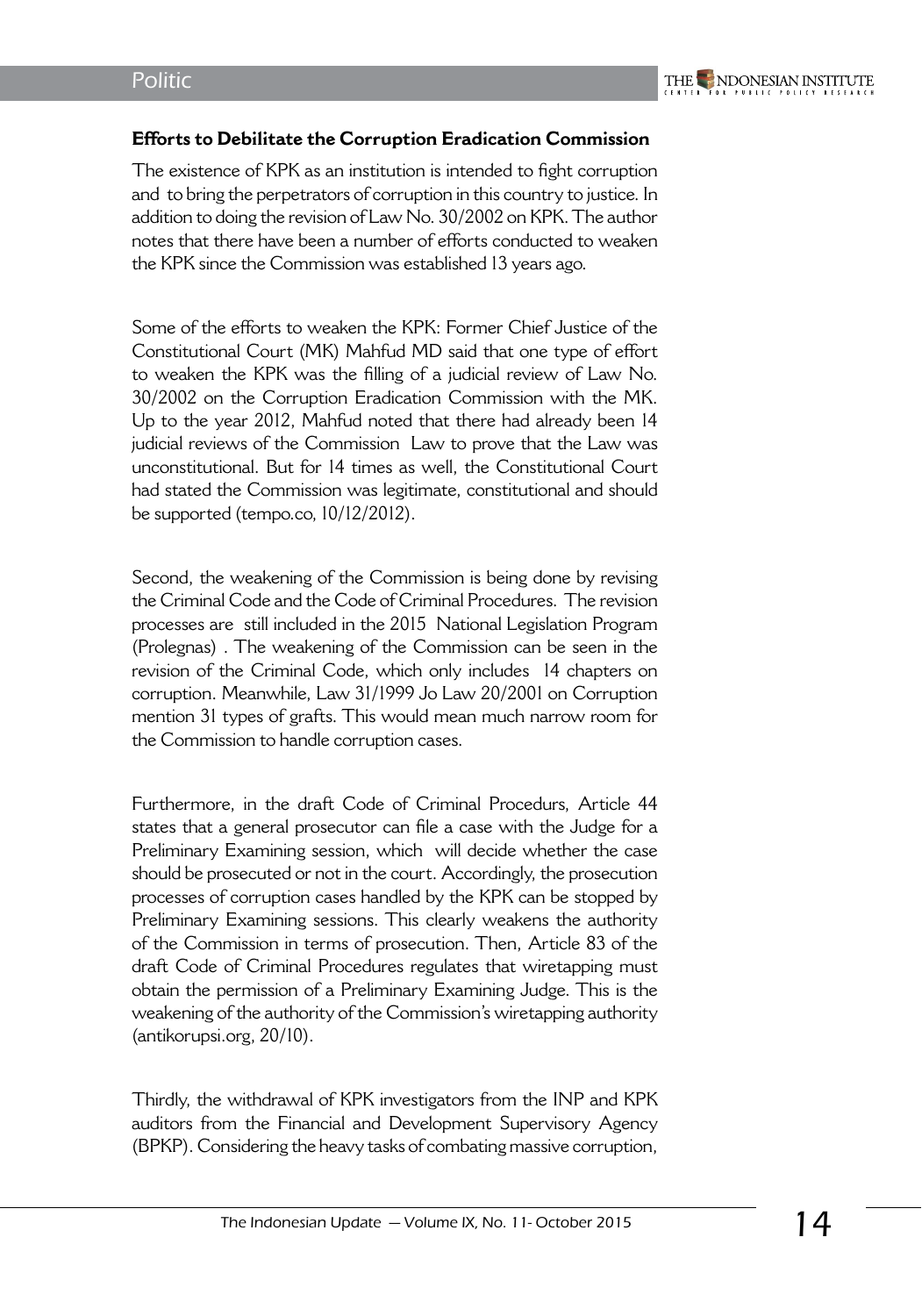

then the withdrawal of personnel from the INP and BPKP will weaken the KPK in handling corruption cases in Indonesia.

Fourth, the criminalization of KPK leaders. This has targeted the Commissioners of the Commission of the Period of 2007-2011, ie Bibit Samad Rianto and Chandra M Hamzah. Fifth, the threats and terrors against the leadership and KPK investigators. Sixth, the KPK leadership selection process, in which the KPK leadership selection process is vulnerable to conflict of interests. The KPK leadership selection process that is conducted by the House of Representatives does not dismiss the possibility of the conflict of interests of the factions in the House. So, this raises concerns for political transactions in the selection process.

#### **Efforts to refuse the weakening of Corruption Eradication Commission**

According to the author, any attempts to weaken the KPK must be firmly rejected, due to the existence of the Commission, which is still very important in the efforts to eradicate corruption in Indonesia. Corrupt practices that occur in Indonesia as stated by John Girling (1997) are already in a stage of social systemic conditions. Socialsystemic, in these cases, indicates that corruption has invaded the whole society and the social system.

In all the working processes of the public system, corruption has beeen accepted as a means to smoothen everyday transactions. This type of corruption is called systemic corruption, as it affects institutions and the behavior of individuals at all levels of the political, social, and economic systems.

This has also been confirmed in the Corruption Perception Index (CPI) released by Transparency International (TI) in 2014, which had put Indonesia at rank 107 out of 175 countries in the world. It means that Indonesia is still in the category of countries that have high levels of corruption.

The Corruption Eradication Commission as an ad hoc institution is still needed, as the other law enforcement institutions are still not free from corruption. The many cases of corruption involving unscrupulous judges, police, prosecutors, and lawyers prove the importance of law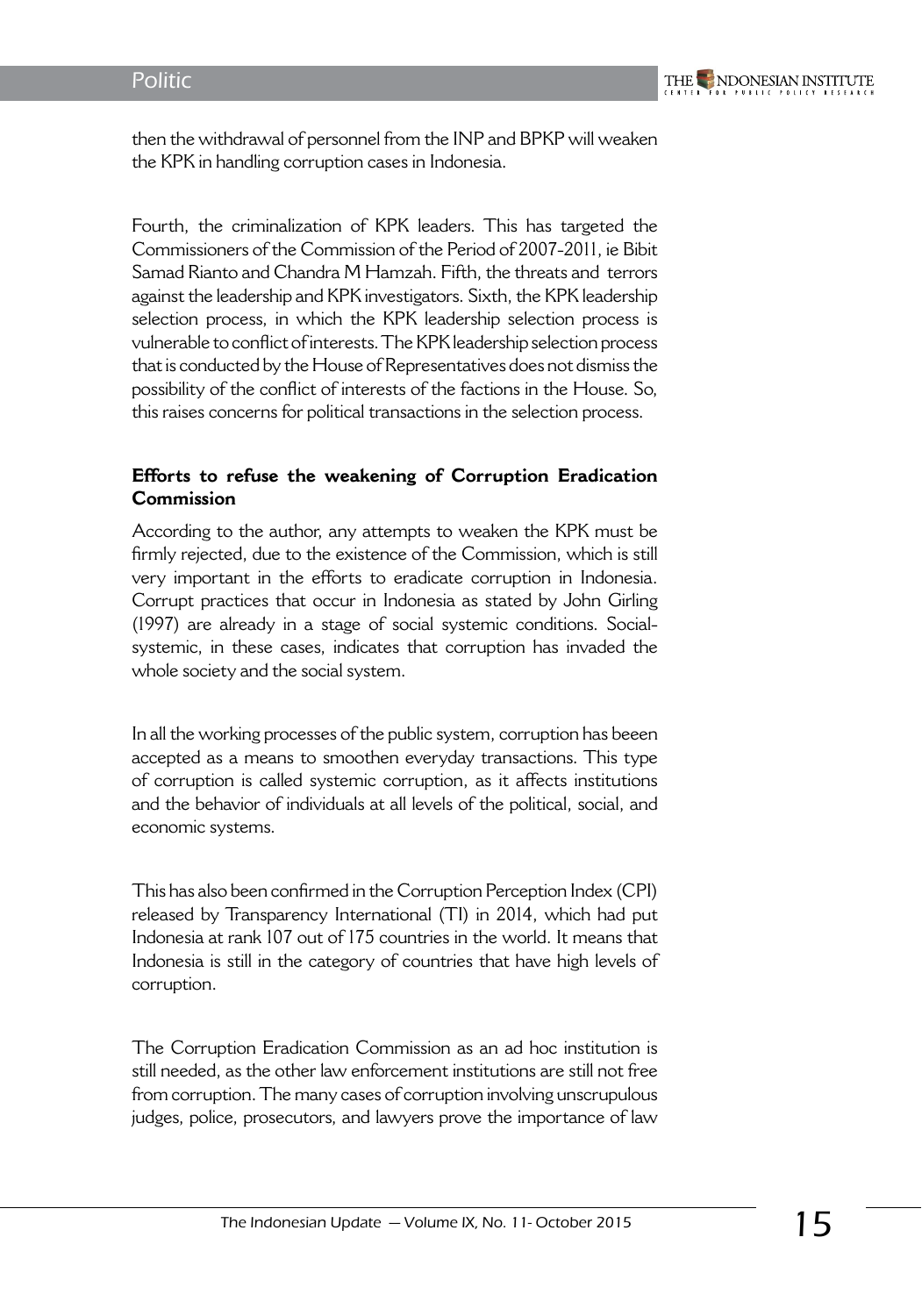enforcement institutions such as Corruption Eradication Commission.

Efforts to weaken the KPK through the revision of the Commission Law are a test of commitment for President Jokowi and the Parliament in supporting the eradication of corruption in Indonesia. The author believes that the decision to postpone the revision of the Commission Law is only a political compromise from both state institutions to avoid a protracted political uproar. But, the postponemt does not really resolve the issue. The President and the Parliament should have dared to take a more firm stance to reject the inclusion of the revision of the Law on Corruption Eradication Commission in the National Legislation Program.

*The existence of the Corruption Eradication Commission is still very important in the efforts to eradicate corruption in Indonesia.*

#### **-Arfianto Purbolaksono-**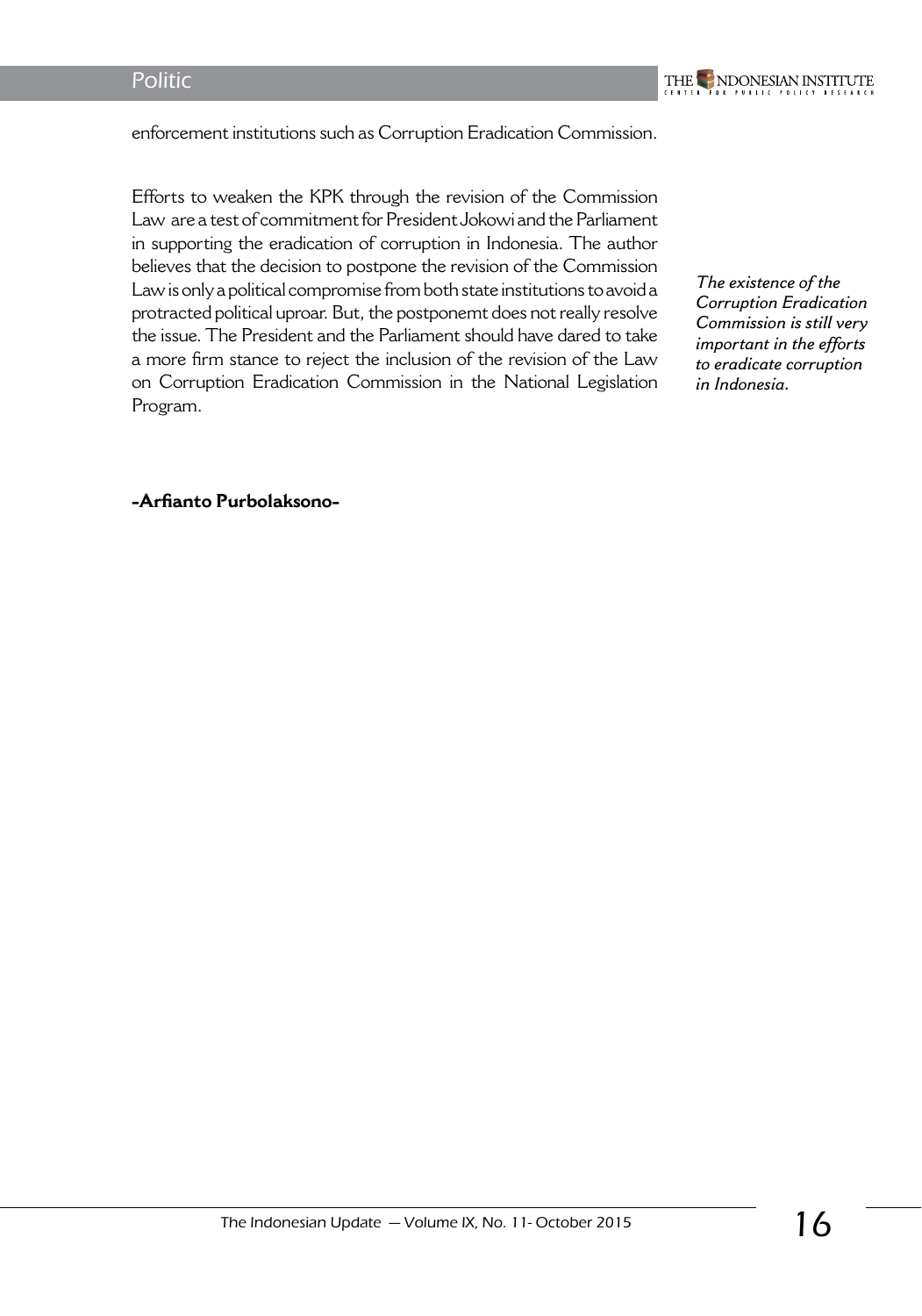# What are the Results of the Museum Revitalization Project 2010-2014?

The meetings of the managers of the museums in Indonesia are routinely held. This year, the meeting took place in May in Malang. One of the most important decisions of the meeting was to propose 12 October as the National Museum Day. The date selection was based on the fact that the national meeting of the managers of the museums was held for the first time in Yogyakarta during 12-14 October 1962.

Although it has not yet been formally decided, but the author believes that the nomination of this National Museum Day could be one way to better educate the public that museums are not only places to exhibit archaeological and historical items, but also places where we can learn the history of the nation as well as providing abundant research data that can be perceived in various perspectives, such as economic, social, political, legal perspectives.

Talking about museums, we know the museum revitalization project was held throughout 2010-2014. At the time, this project was initiated by the Directorate of Museums of the Directorate General of History and Antiquities at the Ministry of Education and Culture of the Republic of Indonesia. Considering that it is now 2015 and that there has been a change in the government, it is relevant to conduct an evaluation of the project.

#### **The 2010-2014 Museum Revitalization Project Museum at a Glance**

Before we get into the analysis of the evaluation of the revitalization project of the museums, it is important to briefly describe the profile of the project. The President of the Republic of Indonesia (the United Indonesia Cabinet II) set the national priority programs through the Presidential Decree No. 1/2010 on Accelerating the Implementation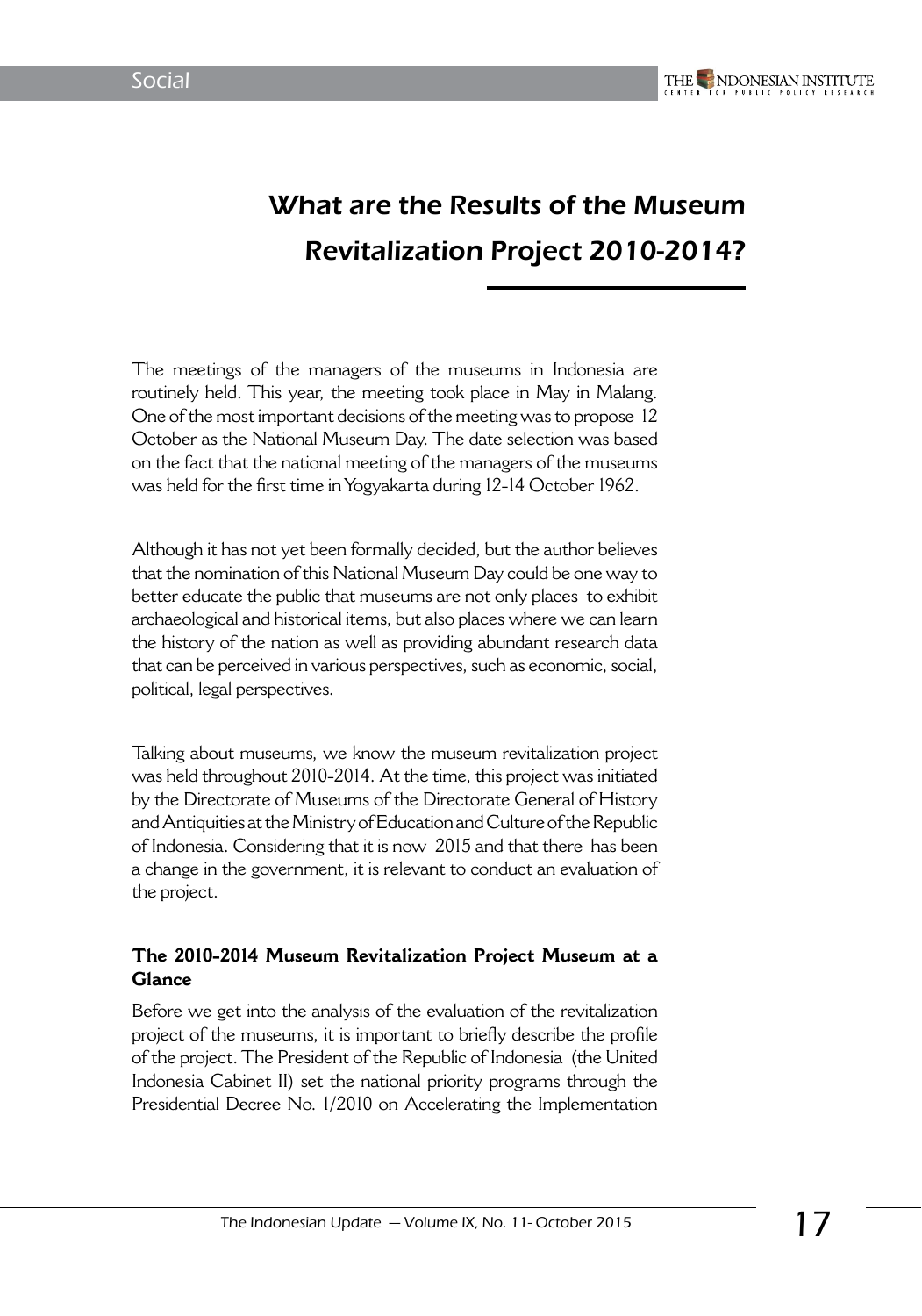of Priority Development. The decree regulated the Revitalization of museums as one of the national development priority programs, especially in Priority no 11: culture, creativity, and technological innovation.

In the document, it was mentioned that the revitalization of the museums was an effort to improve the quality of the museums in serving the community in accordance with its functions so that the museums can be places that are important to be visited. The vision of the revitalization of the museums is that "museums in Indonesia are a means to improve quality education and recreation".

The background against this revitalization project was a result of an internal evaluation conducted by the Directorate of Museum, which concluded that that there were internal and external factors facing the museums. Some of the internal factors were understanding museum institutional functions, the policies and laws that have not followed the external changes, the management implementation mechanisms were still weak, the handling of collection was not optimal (ranging from procurement to deletion), the lack of financing for the development of the museums, and the insufficient role of the museums' public relations.

External factors, such as a museum paradigm, have shifted the museums from exclusive space into public space. Also, the methods of presentation have changed was from taxonomic and chronological to thematic. In addition, the implementations and the management of the museums were not in tune with the developments in information technology and science.

Re the revitalization project itself, there were six aspects set to be the targets of this revitalization project; namely, the physical aspect, management, networking, policy, image building and programs. The targets were 80 museum museums during this period.

#### **The Impact of the 2010-2014 Museum Revitalization Projects**

The documents on the museum project objectives do not belong to the author. In a focus group discussion on museums organized by the Indonesian Institute (Tuesday, October 13, 2015), it was revealed that the project itself has not widely been known by academics and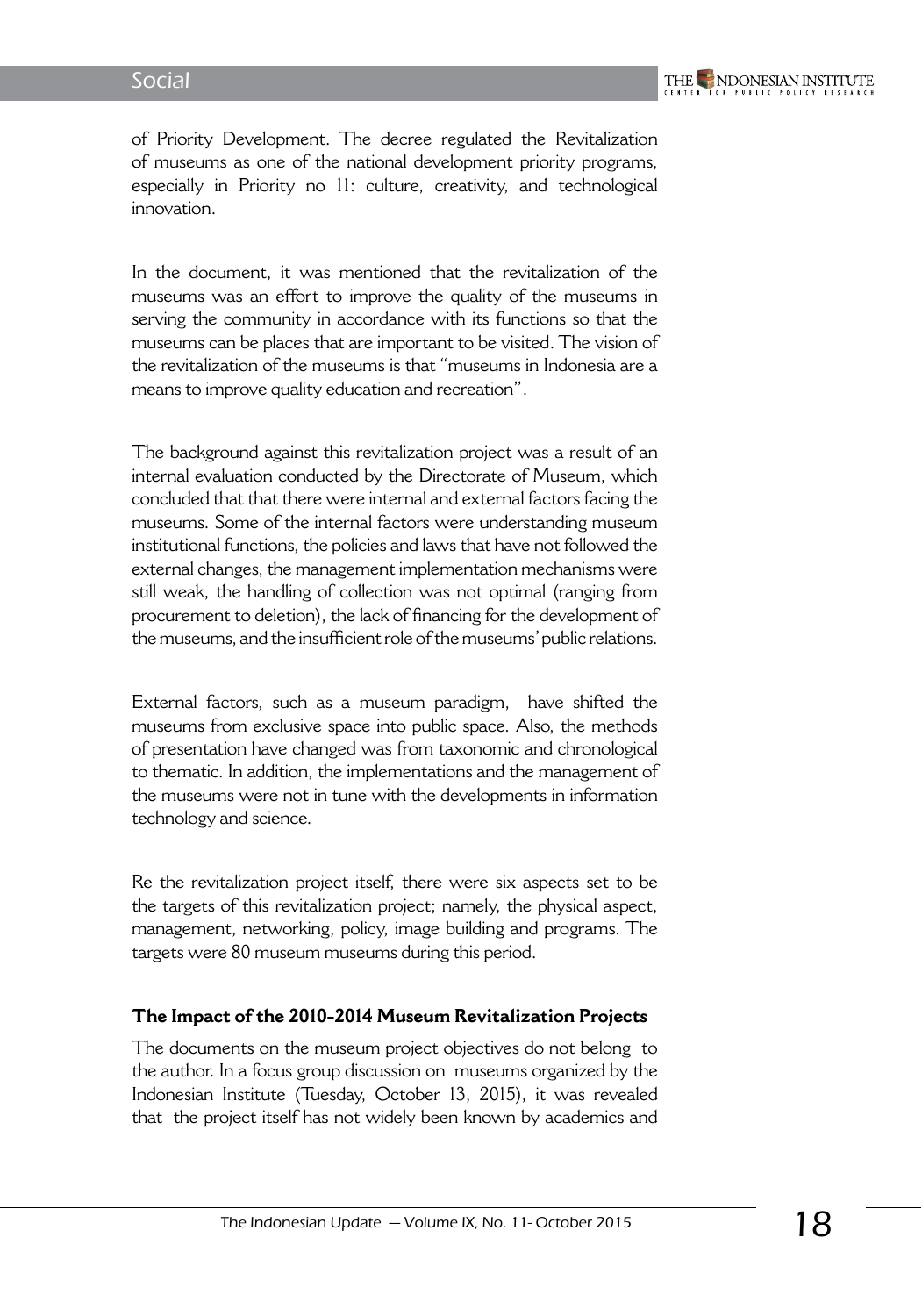museum lovers. The managers of the museums themselves say that the activities related to the revitalization of the museums are actually parts of the activities that they have designed. Therefore, the revitalization project that was conducted by the central government was not so pronounced.

Furthermore, the infrastructure revitalization was only about the additions of the museum buildings alone, not touching other aspects. It has been confirmed by the fact that museums in Indonesia still lack of activities that can stimulate the visitors to not only enjoy the 'antiques' in the museums but also to take part as activists in the museums. They should have used the museums as learning mediums, research mediums and various other activities.

There are some other facts. From the author's observations in several museums in Jakarta, the museums are not enough to provide information related to the collections that they have. The information limitations have made visitors ultimately do not get the 'spirit' of the collections who are on the displays. There is not enough information on the names of the collections that are on displays and on the history of the collections. There is no various information that can provoke the curiosity of visitors.

As such information is not provided, visitors generally only make the museums' collections as photography objects and photography backdrops, making the collections do not have the spirit of educational information.

From the discussions and observations by the author on the conditions of a small number of museums in Jakarta, the author believed that a comprehensive evaluation on the impact of the 2010-2014 museum revitalization project needed to be done. Factors that need to be evaluated are budget allocation, types of activities that are selected, the selected museums and also the monitoring systems of Kemendikbud project themselves as the initiators of the project. Only then we can know the gap between the planning and results of this project. We can then formulate the right strategies in the post-revitalization project, which aim to make the museums a means of improving the education and recreation quality.

*A comprehensive analysis of the impact of the 2010-2014 revitalization project of the museums must be done if we want to speed up the realization of the museums as a means of quality education and recreation.*

#### **-Lola Amelia -**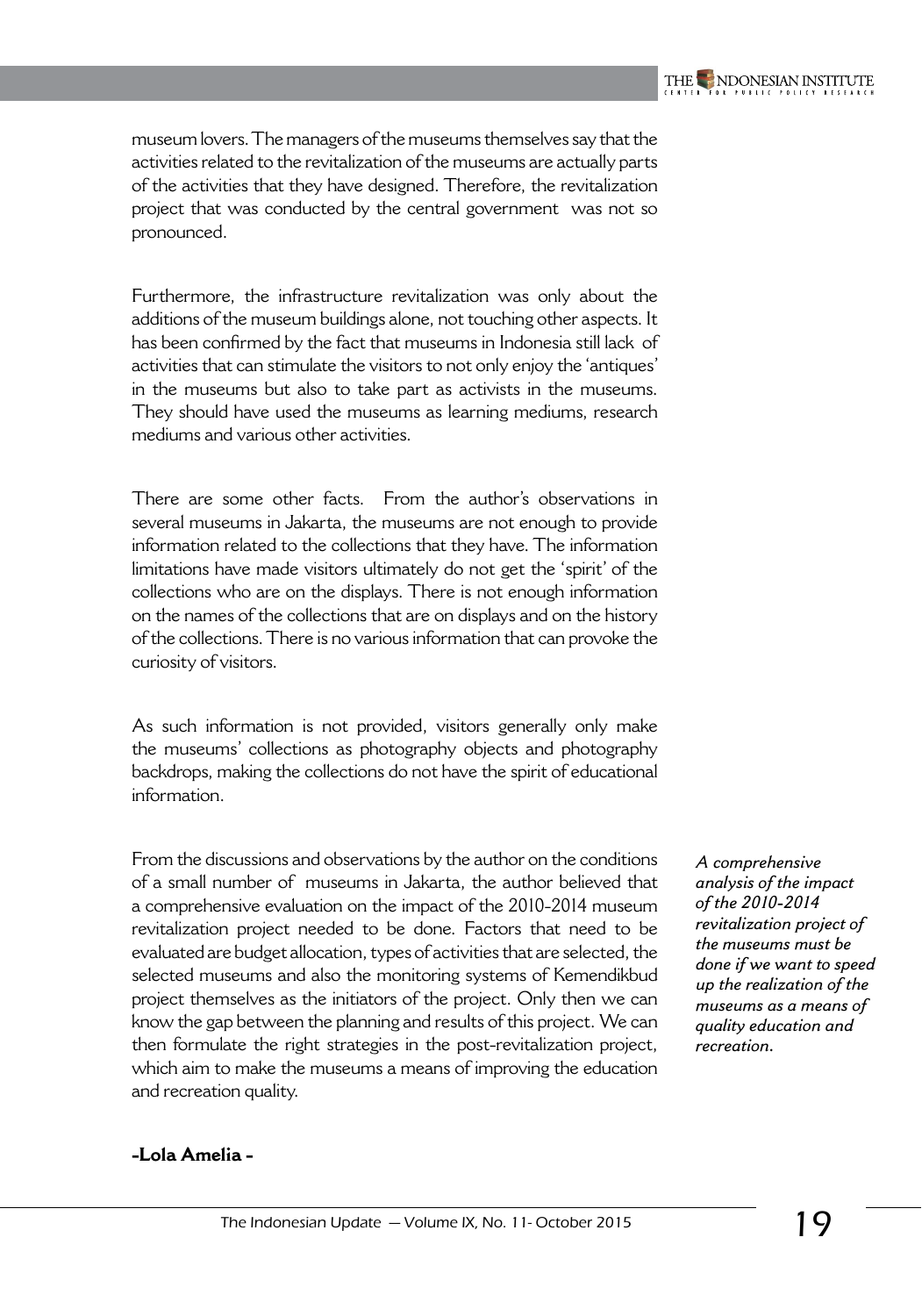

**The Indonesian Institute (TII)** is a Center for Public Policy Research that was established on 21 October 2004 by a group of young, dynamic activists and intellectuals. **TII** is an independent, non-partisan, non-profit institution, whose main funding stems from grants and contributions from foundations, companies, and individuals.

**TII** has the aim of becoming a main research centre in Indonesia for public policy matters and has committed to giving contribution to the debates over public policies and to improving the quality of the planning and results of public policy in the new era of democracy in Indonesia.

**TII's** missions are to conduct reliable research that is independent and non-partisan and to channel the research to the policy-makers, the private sector, and academia in order to improve the quality of Indonesian policy-makers.

**TII** also assumes the role of disseminating ideas to the society so that they are well informed about the policies that will have a good impact on the people's lives. In other words, **TII** has a position to support the democratization process and the public policy reform, as it will be involved in the process.

The scope of the research and review on public policies undertaken by **TII** includes economic, social, and political factors. The main activities have been conducted in order to achieve vision and mission based on research, surveys, training, public discussions, working group, weekly editorial articles ("Wacana TII"), monthly analysis ("Update Indonesia" and "The Indonesian Update"), annual analysis ("Indonesian Report"), and monthly discussion forum ("The Indonesian Forum").

#### **Contact Address:**

Gedung Pakarti Center Lt. 7 Jl. Tanah Abang 3 No. 23-27 Jakarta Pusat 10160 Phone : (021) 38901937 Fax. : (021) 34832486 Email: contact@theindonesianinstitute.com www.theindonesianinstitute.com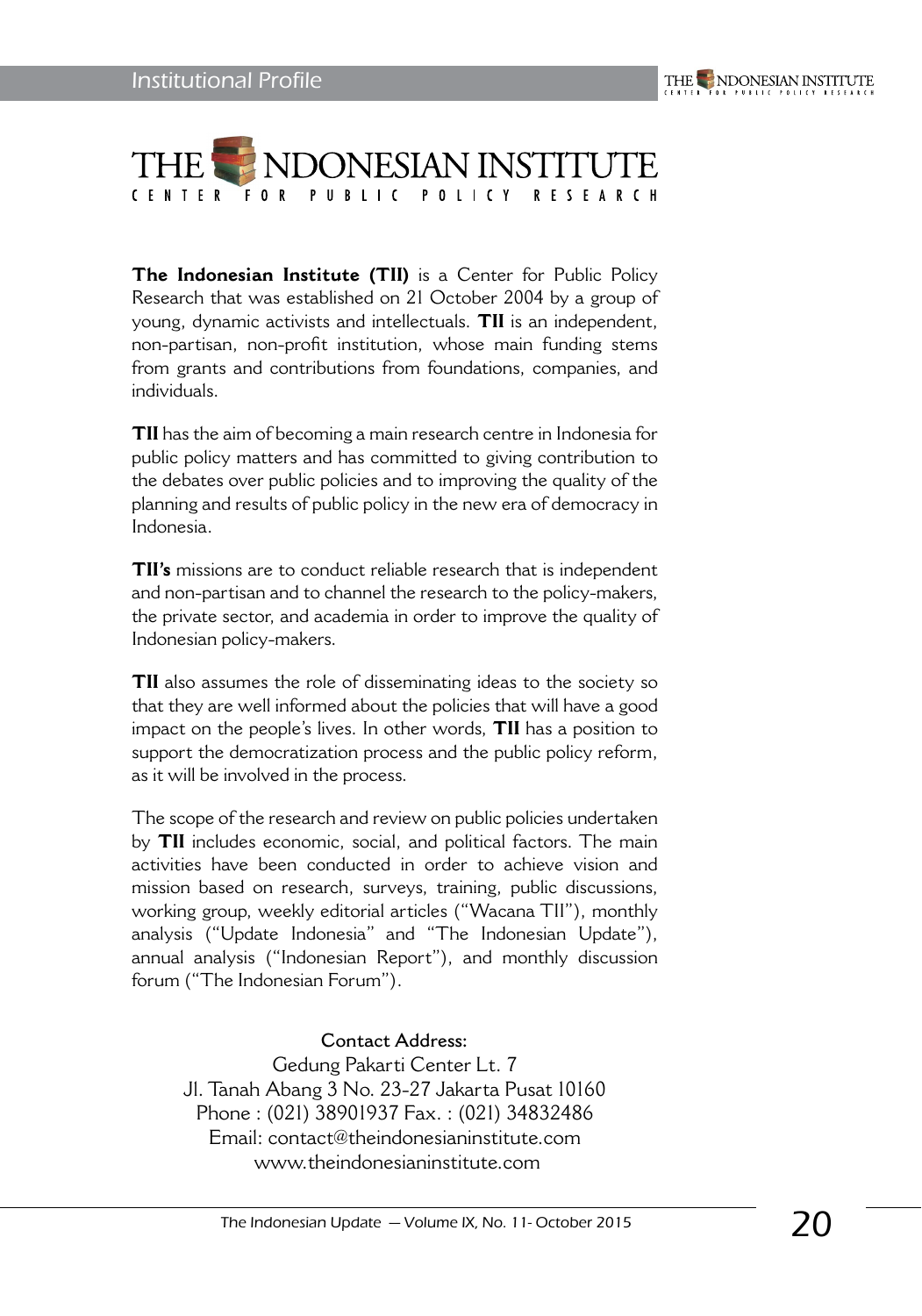### RESEARCH ON ECONOMIC AFFAIRS

The economy tends to be used as an indicator of the success of the government as a policy-maker. Limited resources have often caused the government to face obstacles in implementing economic policies that will optimally benefit the people. The increase in the quality of the people's critical thinking has forced the government to conduct comprehensive studies in every decision-making process. In fact, the studies will not be stopped when the policy is already in place. Studies will be continued until the policy evaluation process.

The TII Economic Research Division is present for those who are interested in the conditions of the economy. The results of the research are intended to assist policy-makers, regulators, and donor agencies in making decisions. The research that TII offers: **(1) Economic Policy Analysis; (2) Regional and Sectoral Prospects; and (3) Program Evaluation**.

### RESEARCH ON LEGAL AFFAIRS

According to stipulations in Law No. 12 Year 2011 on the Formulation of Laws and Regulations, every bill which will be discussed by the legislative and the executive must be complemented with academic paper. Therefore, comprehensive research is very important and needed in making a qualified academic paper. With qualified academic papers, the bills will have strong academic foundation.

 TII can offer and undertake normative and legal research related to harmonization and synchronization of laws and regulations, especially in making academic papers and bills. In addition, the research will be conducted with sociological, anthropological, and political approaches in order to produce a more comprehensive academic papers and bills. It is expected that with such a process, the laws and regulations will be produced through such a participatory process, which involves the making of academic papers and bills to also go through process, such as focus group discussion (FGD) which will involve stakeholders related to the laws and regulations that will be discussed.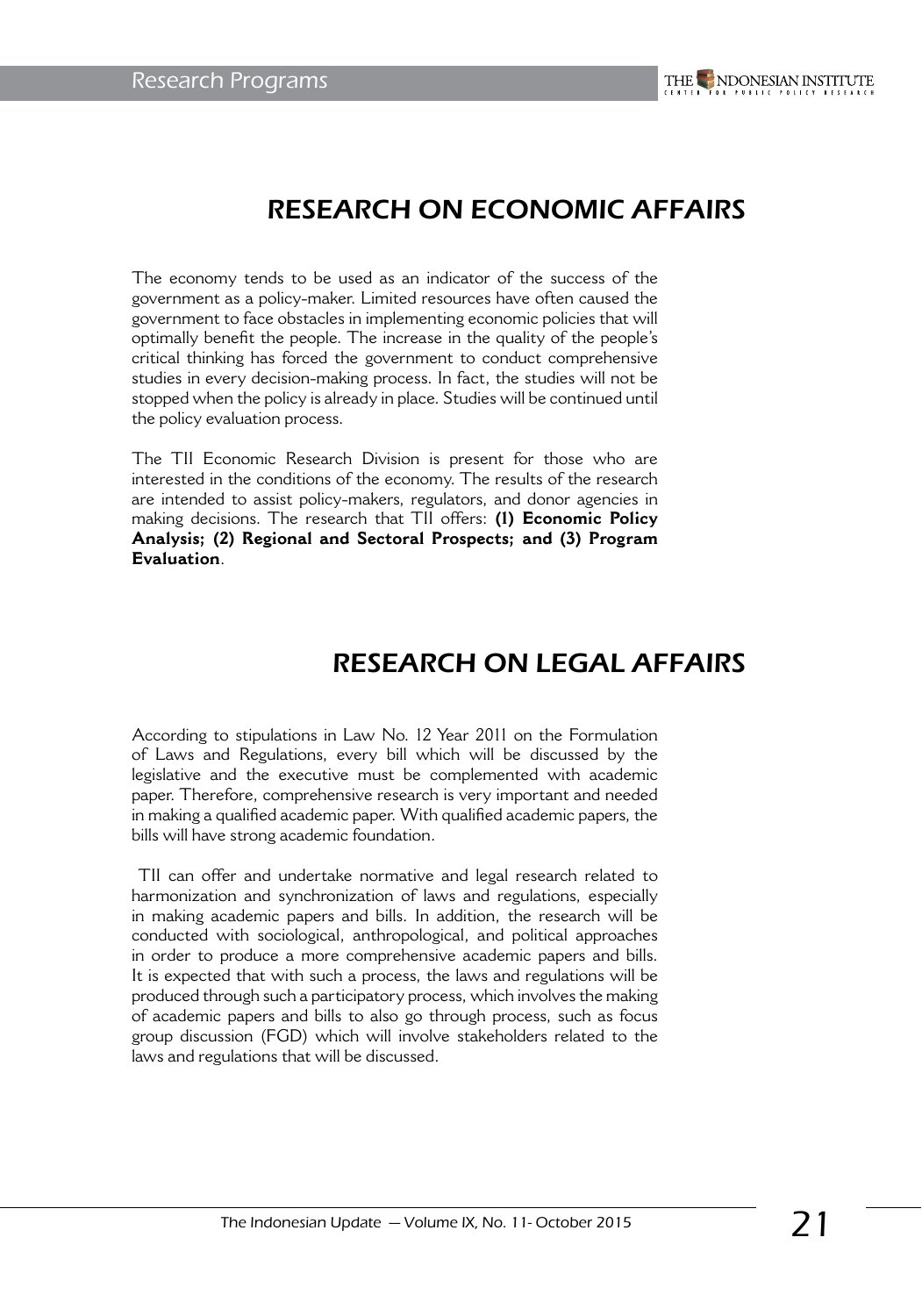### RESEARCH ON THE SOCIAL AFFAIRS

#### **Social Research**

Social development needs policy foundations that come from independent and accurate research. Social analysis is a need for the government, the businesspeople, academia, professionals, NGOs, and civil society to improve social development. The Social Research Division is present to offer recommendations to produce efficient and effective policies, steps, and programs on education, health, population, environment, women and children.

Social research that TII offers: **(1) Social Policy Analysis; (2) Explorative Research; (3) Mapping & Positioning Research; (4) Need Assessment Research; (5) Program Evaluation Research; and (5) Indicator Survey.**

### POLITICAL SURVEY AND TRAINING

#### **Direct General Election Survey**

One of the activities that TII offers is the pre-direct election surveys. There are sundry reasons why these surveys are important (1) Regional direct elections are democratic processes that can be measured, calculated, and predicted. (2) Surveys are used to measure, calculate, and predict the processes and results of elections and the chances of candidates. (3) It is time to win the elections using strategies based on empirical data.

As one of the important aspects in the strategies to win the elections, surveys can be used to prepare political mapping. Therefore, campaign teams need to conduct surveys: (1) to map the popularity of candidates in the society (2) to map the voters' demands (3) to determine the most effective political machinery that will act as a vote getter; and ( 4) to find out about the most effective media to do the campaign.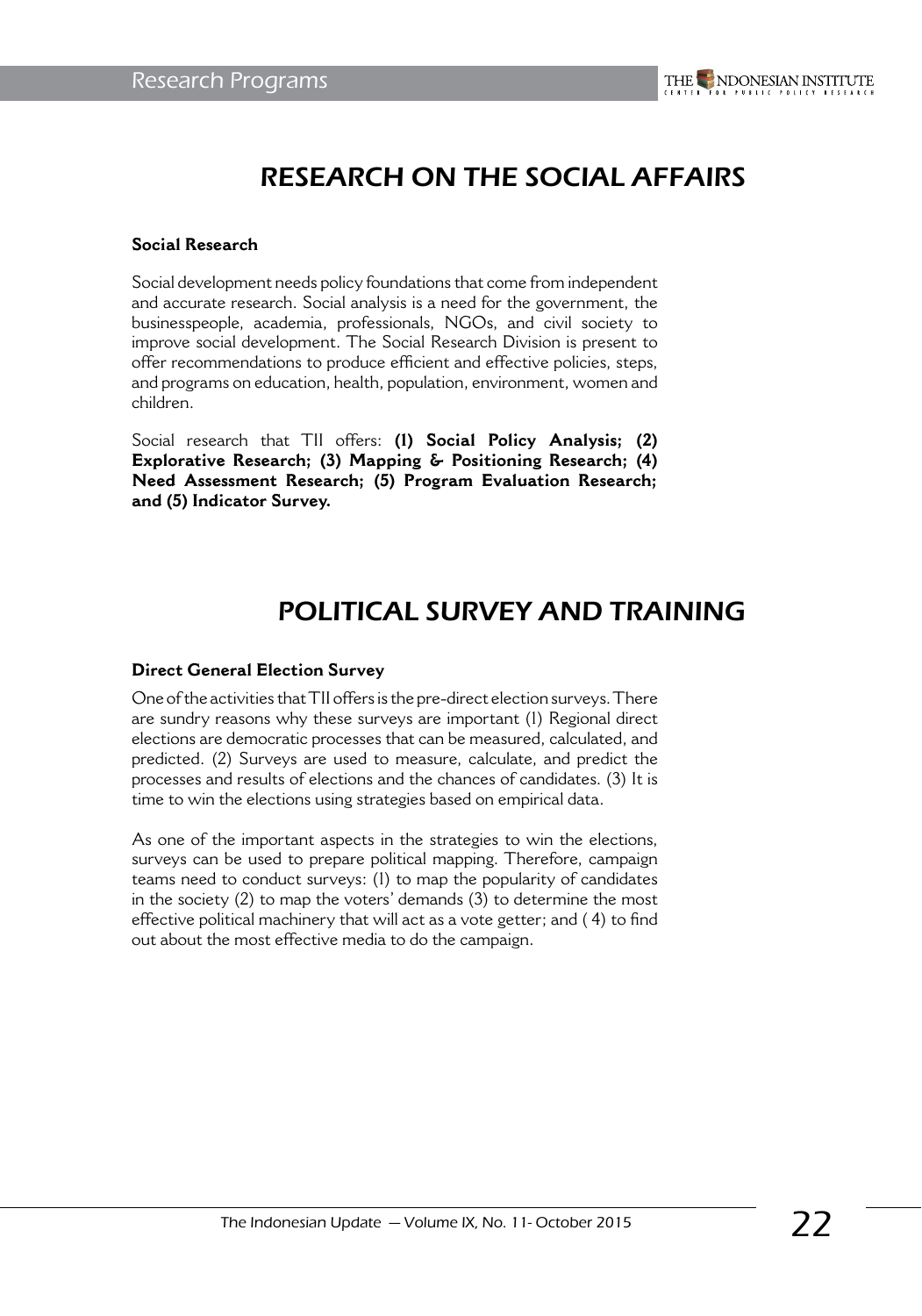

### THE INDONESIAN FORUM

**The Indonesian Forum** is a monthly discussion activity on actual issues in the political, economic, social, legal, cultural, defense, and environmental fields. TII organizes these forums as media for competent resource persons, stakeholders, policymakers, civil society activists, academicians, and the media to meet and have discussion.

Themes that have been raised were the ones that have caught public attention, such as migrant workers, social conflicts, domestic politics, and local direct elections. The main consideration in picking a theme is sociological and political reality and the context of the relevant public policy at the time that the Indonesian Forum is delivered.

It is expected that the public can get the big picture of a particular event as the Indonesian Forum also presents relevant resource persons.

Since its inception, the Indonesian Institute is very aware of the passion of the public to get discussions that are not only rich in substance but also well formatted, which support balanced ideas exchanges ideas and the equal involvement of the different elements of the society.

The discussions, which are designed to only invite a limited number of participants, do not only feature idea exchanges but also regularly offer policy briefs (policy recommendations) to relevant policymakers and also summaries to the participants, especially the media people and the resource persons at the end of each discussion. Therefore, the discussions will not end without solutions.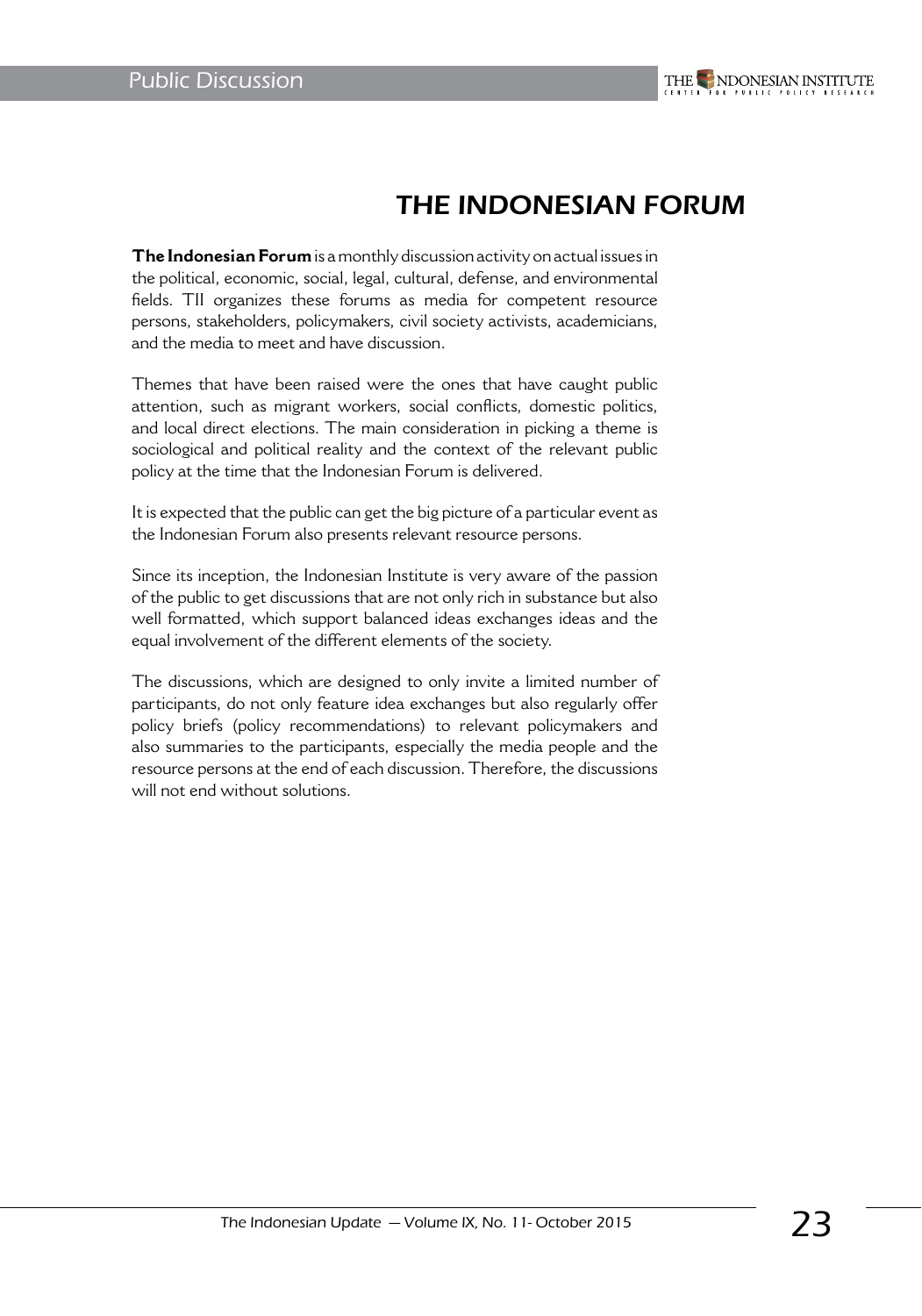# LOCAL COUNCIL TRAINING

The roles and functions of local councils in monitoring local governments are very important. They need to ensure that participative and democratic policies will be espoused. Members of provincial and regent local councils are required to have strong capacity to understand democratization matters, regional autonomy, legislative techniques, budgeting, local Politics, and political marketing. Thus, it is important to empower members of local councils.

In order for local councils to be able to response every problem that will come out as a result of any policy implemented by the central government or local governments, the Indonesian Institute invites the leaderships and members of local councils to undergo training to improve their capacity.

## WORKING GROUP

The Indonesian Institute believes that a good public policy process can be held with some engagement and empowerment of the stakeholders. The Indonesian Institute takes a role as one of mediator agencies to facilitate some forums in which the Government, Council Members, Private Sectors, NGOs and Academicians can meet in interactive forums. The Indonesian Institute provides facilitation on working groups and public advocacy.

The Indonesian Institute takes the role of mediator and facilitator in order to encourage the synergy of public policy work between the stakeholders and policy makers and also to have a synergy with funding agencies (donors).